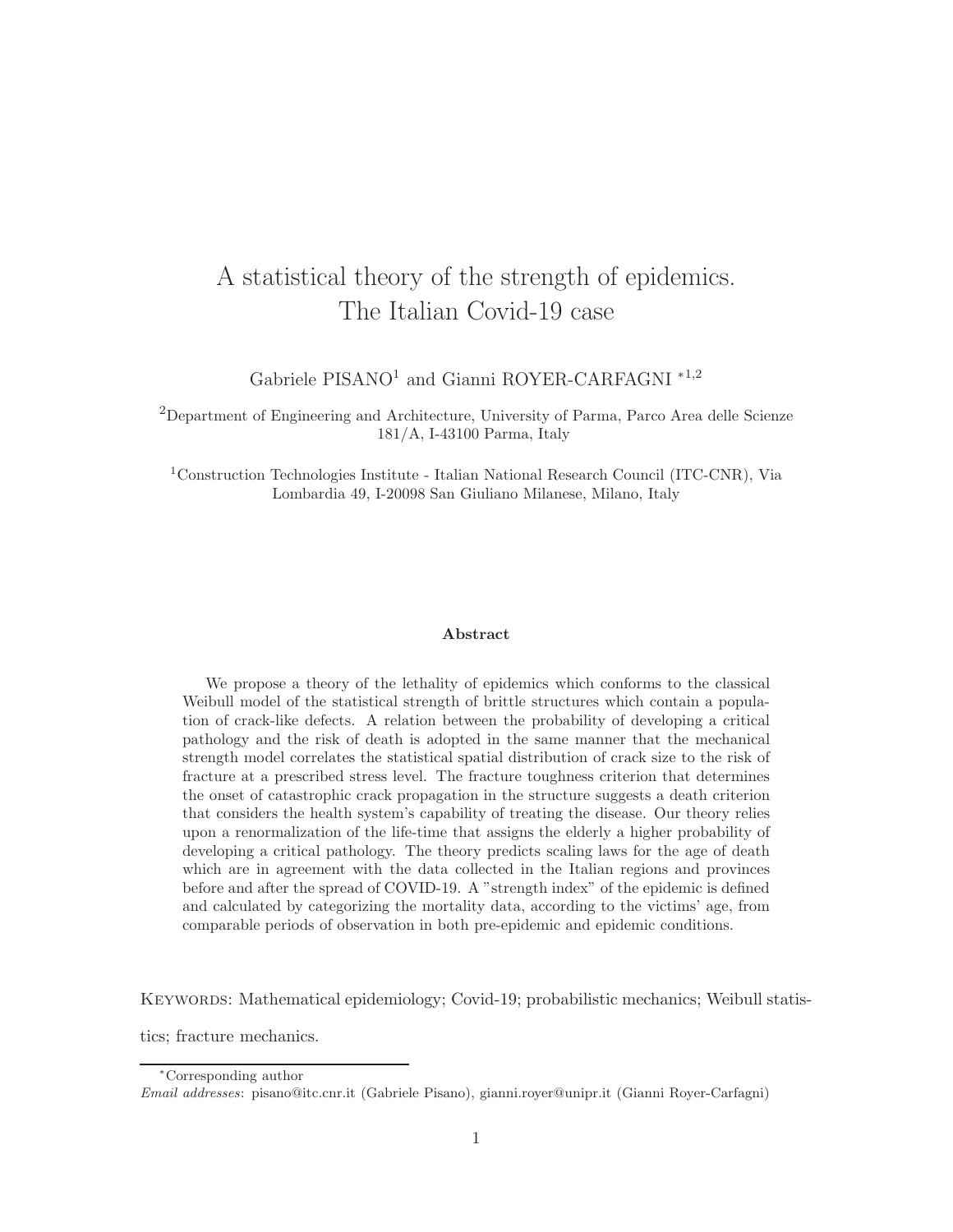# 1 Introduction

The purpose of this article is to show how consolidated models in mechanics, in particular in the stochastic mechanics of brittle materials, may give ideas for research in a very different area of speculation in order to quantitatively define, on a statistical basis, the effects of epidemics. The mechanical model, governed by similar equations, will allow to establish an intuitive correspondence between concepts well known to engineers, such as the stress state in a body, with other quantities, like the lethality of the epidemic. The comparison with the experimental data, which in this case are the current statistics of mortality in Italy in this period of Covid-19 infection, indicates the reliability of the proposed approach, with its potentialities and limitations. Indeed, since in the western world the epidemic from Covid-19 has spread in Italy first, the Italian case represents a paradigm for many other countries.

Mathematical models have been used for almost a hundred years in epidemiology. In their celebrated seminal work Kermack and McKendrick [1] proposed the Susceptible-Infectious-Recovered (SIR) model, detailing how a virus is transmitted from an infected person to a healthy one [2, 3]. Their ingenious ideas have been developed, modified and widely adopted  $[4, 5, 6, 7, 8, 9, 10]$ , also within a probabilistic framework  $[11]$ . Our approach is complementary since we propose a new way to quantify the strength of an epidemic starting from a particular statistical treatment of measurable mortality data in a certain territory, within a given period of observation, which necessarily must consider the age of the victims. The paramount role of the demographic structure in the prediction of the expected number of deaths has been confirmed by recent studies [12], as the division by age is more important than the structure of families [13] in the analysis of the social contacts that influence the spread of a virus [14]; social distancing and other policies to slow transmission should always consider the age composition of local and national contexts.

In 1939 Weibull [15] proposed a theory of the strength of a structure made of a brittle material based on the idea that it contains inherent flaws of random spatial distribution, shape and size. The risk of fracture at a prescribed stress level is therefore determined by the probability that a large-enough defect exists which will propagate catastrophically at that level of stress. The flaw shape is typically assumed to be a flat slit (crack) of size  $\delta$ . If  $\sigma$  denotes the component of stress normal to the crack plane, the *toughness criterion* of Linear Elastic Fracture Mechanics (LEFM) dictates that the crack will grow catastrophically (in mode I) when the so-called Stress Intensity Factor  $K_I = Y \sigma \delta^{1/2}$ , where Y is a constant determined by the geometries of structure and crack, reaches the characteristic material's fracture toughness  $K_{Ic}$  [16]. The Weibull model conceptualizes the structure as a chain comprised of equally stressed links, and whose resistance to fracture is limited by the strength of the weakest one. The expected strength is therefore a decreasing function of structural size (size-effect [17]), because as the length of chain increases there is a concomitant increased probability of the presence of a weak link.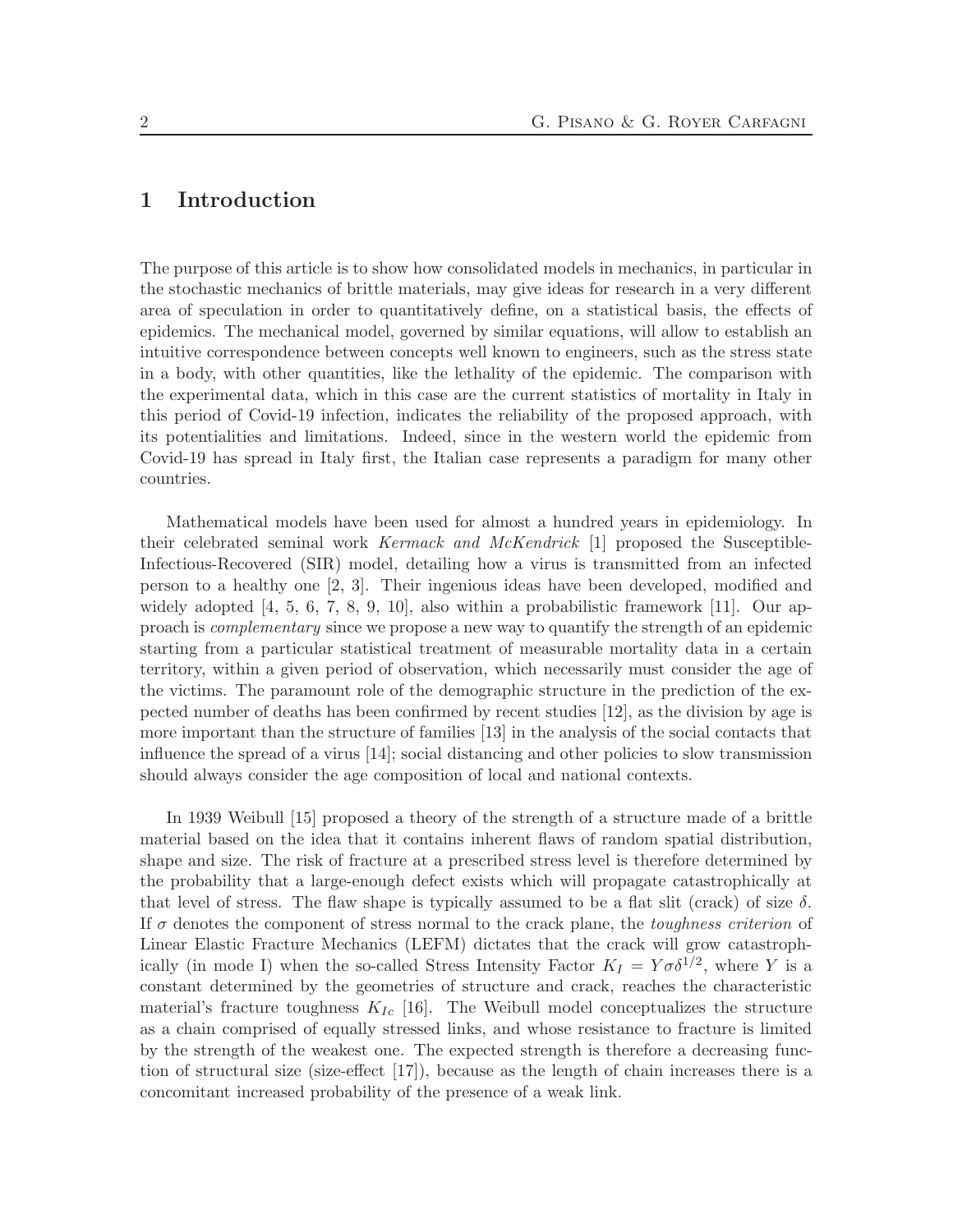The fight against epidemics requires a multi-disciplinary approach involving integrated cycles of prevention, response and recovery to support epidemiology [18]. The Weibull theory of structural strength suggests the possibility of formulating a statistical theory that quantifies the "strength" of an epidemic, where strength now refers to a precise quantitative measure of the lethality that results from the pathologies developed in individuals. Towards this end, it is first necessary to define what is the counterpart, in the infected human body, of the size of the stressed structure (the length of the chain), now associated with the probability of developing pathologies that are critical for the level of epidemic. This correlation, which is informed by existing epidemiological models, will be made with the age of the individuals which, however, needs be renormalized in order to take into account that the old have a higher probability than the young to develop severe pathologies. Such a renormalization, which depends upon genetics, quality of life and efficiency of the health system, is calibrated starting from mortality data in pre-epidemic conditions.

An index of epidemic  $I_e$  is thus defined to measure its strength, starting from the theoretical modelling of the probability of death as a function of the severity of the epidemic and the renormalized age of individuals. The index is calculated from the excess mortality rates with respect to pre-epidemic conditions of previous years, which are considered [19, 20] the most reliable (and least-assumption laden) records of the effect of the epidemic, rather than the number of infected that is difficult to determine. The accurate estimate of  $I_e$  over time and place is useful to follow the diffusion of the virus, to recognize the emergence of autonomous outbreaks but, even more so, to timely define appropriate countermeasures such as lockdown (prevention of spread), and to decide when, where and how to loosen the countermeasures (management of the epidemic). The theory is applied to the case of Italy. The index  $I_e$  has been calculated by comparing weekly and monthly mortality tables for February-April 2020 with the same periods of previous years. Considering territories of different size (regions and provinces), we estimate the epidemic flow over time, the emergence of autonomous outbreaks and the effect of the imposed lockdown. Monitoring the evolution of the index may be useful to manage the phase of recovery in the next future.

Are there other ways to measure the strength of the epidemic? Our experience in Italy indicates the use of the "crude" ratio between the number of deaths in epidemic and preepidemic conditions [21, 22, 23], but if we let ourselves be guided by a theory, we are led much further than where qualitative reasoning and empirical laws, based on data manipulation, could bring us, thanks to the formulation of precise equations and the definition of a single index, which accounts for the specific effects on the elderly and our capability of treating the disease. Our findings do not contradict the results of the observations; indeed they seem in perfect agreement with the statistical data relating to the deaths occurred in various territories of Italy as a consequence of the development of Covid-19, territories that are very different in terms of expectancy of life and diffusion of the virus. The simple comparison of the number of dead does not consider the demographic structures and consequently, as it will be verified, weights the deaths in an undifferentiated way, without being able to attribute a specific correlation with the effects of the epidemic.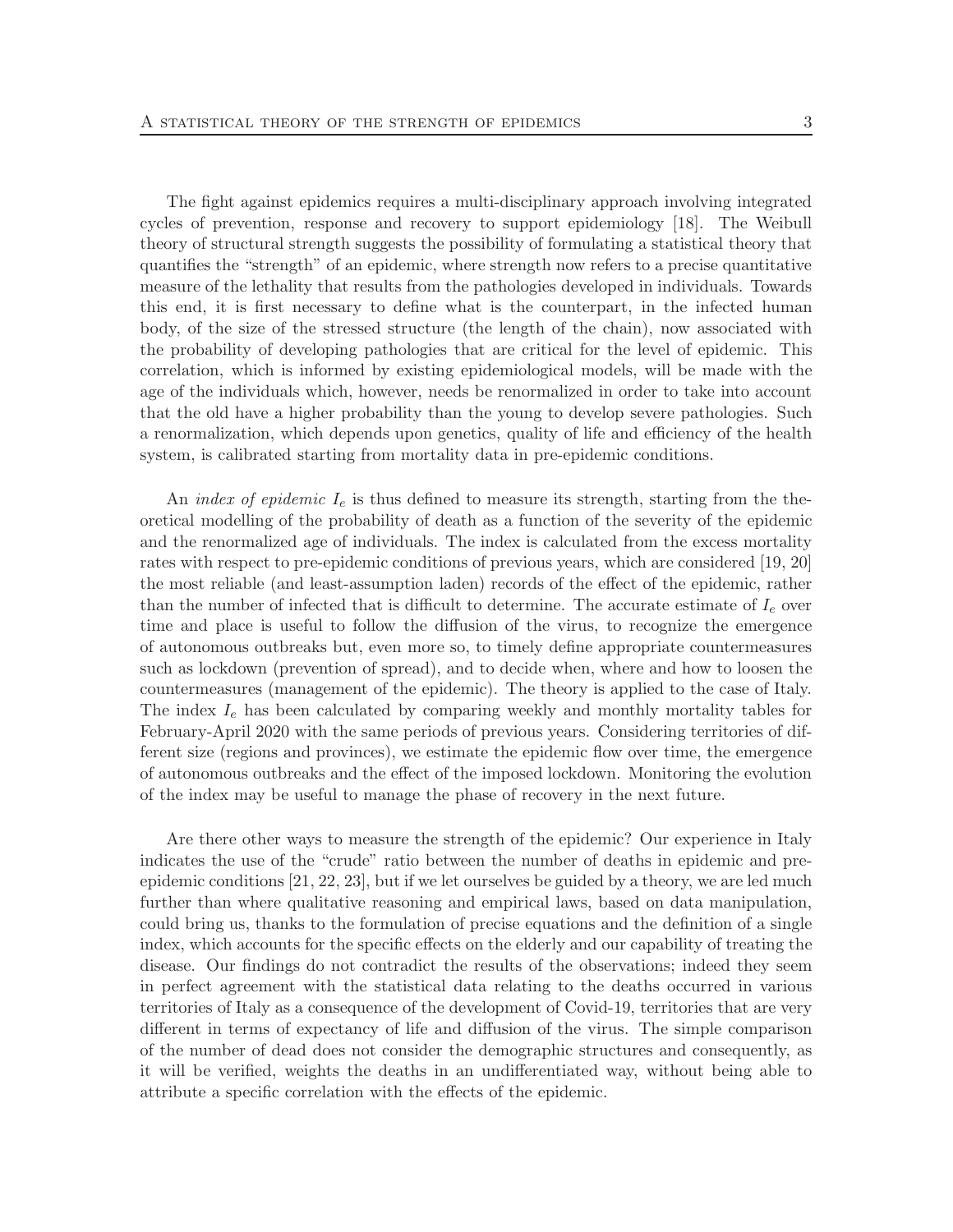In order to consider the problem mathematically, we start from hypotheses that, although moving away from the complex reality, should provide a sufficiently approximate view of the phenomenon. The basic results from the theory are presented in Section  $2(a)$ , whereas the mathematical calculations are detailed in Section  $3(a)$ . The representation will certainly be coarse but, if it is simple, it will be possible to conveniently apply the calculation and to check quantitatively, or at least qualitatively, if the obtained results correspond to the measured data and, therefore, verify the validity of the starting hypotheses. The comparison of the theoretical predictions with the mortality tables in Italy is illustrated in Section 2(b), while the precise way in which the data have been manipulated is indicated in Section 3(b). The agreement so far obtained is very promising. Although further studies are certainly needed to demonstrate whether the knowledge in materials science can be conveniently borrowed in the broad field of epidemiology, and viceversa, we are confident that new results can only be achieved with mutual interdisciplinary progress.

## 2 Results

### (a) The theoretical framework

We start from the assumption that the life of a person is as a chain composed of *life-segments* that represent the rings in the chain analogy. The number of rings is successively increased to reflect the aging process, as rings represent potentially critical flaws. One may consider that a life-segment is a solar year of age, or submultiple, but this view is too simplistic. "It is mathematically demonstrable that the concept of time is closely related to age: time passes faster for old people". This quote, by the American writer Alvin Toffler (1928-2016), introduces the idea that the usual life-time unit, e.g. the solar year, cannot indicate the reference scale to measure the aging process throughout the whole of human life. If a lifesegment represents the nominal unit associated with *one* spot where potential damage may develop with equal probability, the number of life-segments contained in one solar year of age should be higher for an older individual than for a younger one.

Let  $\Delta A_n$  denote the reference nominal life-segment. The real age  $A_r$ , expressed in number of solar (real) time-segments  $\Delta A_r$ , is rescaled to the *nominal age*  $A_n$ , equal to the number of  $\Delta A_n$ , through a *renormalization* group, expressed by  $A_n = F(A_r)$ . Elaborating the data on mortality recorded in Italy, we are led to consider a function  $F(A_r)$  of the form

$$
A_n = F(A_r) = A_r + \langle A_r - 45 \rangle_+^{\gamma_1} + \langle A_r - 70 \rangle_+^{\gamma_2}, \quad \gamma_1, \gamma_2 > 0,
$$
 (2.1)

where  $A_r$  and  $A_n$  are expressed in number of solar and nominal years, respectively, and  $\langle \cdot \rangle_+$  denotes the positive part function<sup>1</sup>. Hence, there are two step-changes in life, the first at 45 and the second one at 70 solar years of age, beyond which, roughly speaking, "each

<sup>&</sup>lt;sup>1</sup>This takes as input any real number and outputs the same number if this is non-negative, 0 otherwise.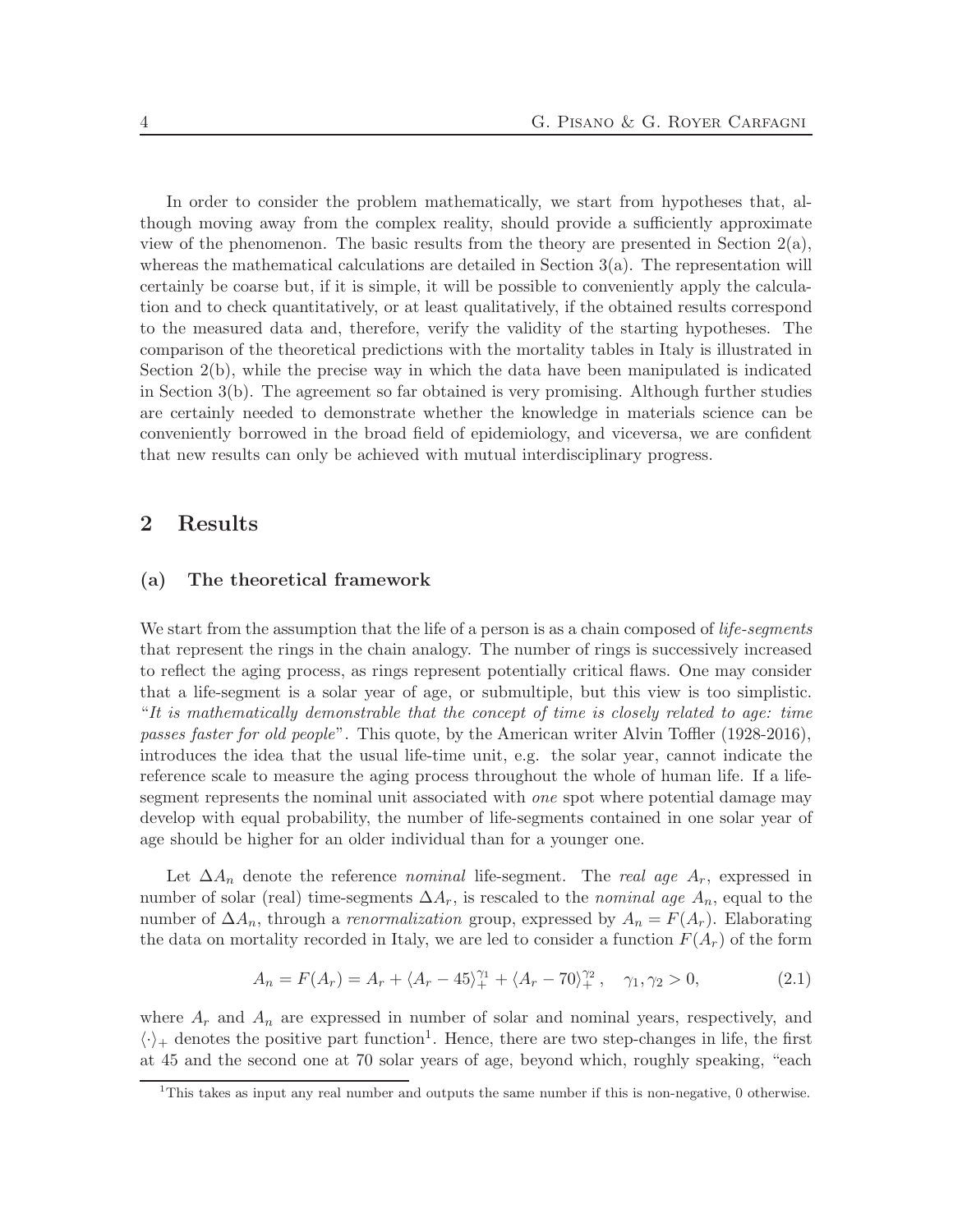year counts more". The renormalization  $A_n = F(A_r)$  may depend, among other factors, on race, genetic heritage, environmental factors, quality of life, efficiency of the health system, and gender (male or female); it is assumed to be valid, on average, within a homogeneous ensamble.

The probability of death, with reference to a given *period of observation*  $\Delta t$  corresponding to the time interval in which mortality is monitored, is represented by the probability of developing in  $\Delta t$  a pathology that is critical for the level of epidemic. Such probability shall be higher for the older, according to the nominal age. The approach presumes the definition of variables measuring the level of pathology and epidemics, for which balance equations will be established on a statistical basis. Referring to Section  $3(a)$  for the detailed calculation, here the basic results are synthetically reported.

We suppose that the severity of the pathology is synthetically measured by one variable δ. The probability of developing pathologies is defined for each nominal life-segment (i.e., in each potential damage spot), statistically treated as independent of other life-segments. Since serious pathologies (high  $\delta$ ) are less probable than mild pathologies (low  $\delta$ ), we consider a law  $\dot{a}$  la Pareto as per (3.1) in Section 3(a), expressed by the probability density function  $p_{\Delta A}(\delta) \propto \delta^{-\alpha}$ , with  $\alpha > 1$ , of developing  $\delta$  for each nominal life-segment. The statistical calculations provide the probability of developing  $\delta$  in the whole nominal life  $A_n$ , composed of  $A_n/\Delta A_n$  life-time segments, in the form

$$
P_{A_n}^{\geq}(\delta) = 1 - \exp\left[-A_n \left(\frac{\delta}{\eta}\right)^{1-\alpha}\right],\tag{2.2}
$$

where  $\eta > 0$  depends upon a physiological minimal level of pathology in each  $\Delta A_n$ , which has to be assumed to enforce a finite lifetime. Notice that probability increases with  $A_n$ because the higher is the number of life-segments of the individual, the higher the risk of developing pathologies.

We further postulate that the severity of epidemics is measured by another variable  $\sigma$ : the higher is  $\sigma$ , the lower is the pathology  $\delta$  necessary to cause death. In the simplest case, we assume the LEFM-like [16] death criterion

$$
Y\sigma\,\delta^{1/\beta} - K_{Ic} = 0 \quad \Rightarrow \quad \delta = \left(\frac{K_{Ic}}{Y\sigma}\right)^{\beta},\tag{2.3}
$$

where Y is a dimensional constant and  $K_{Ic}$  depends upon human physiology. The parameter  $\beta > 0$  models our capability of treating the disease with effective treatments: all other parameters being equal, the higher  $\beta$ , the higher the deadly pathology.

Substituting in (2.2), the probability of death as a function of  $\sigma$  and the real age  $A_r$ reads

$$
P^{D}(A_{r}, \sigma) = 1 - \exp\left[-F(A_{r})\left(\frac{\sigma}{\eta_{0}}\right)^{m}\right].
$$
\n(2.4)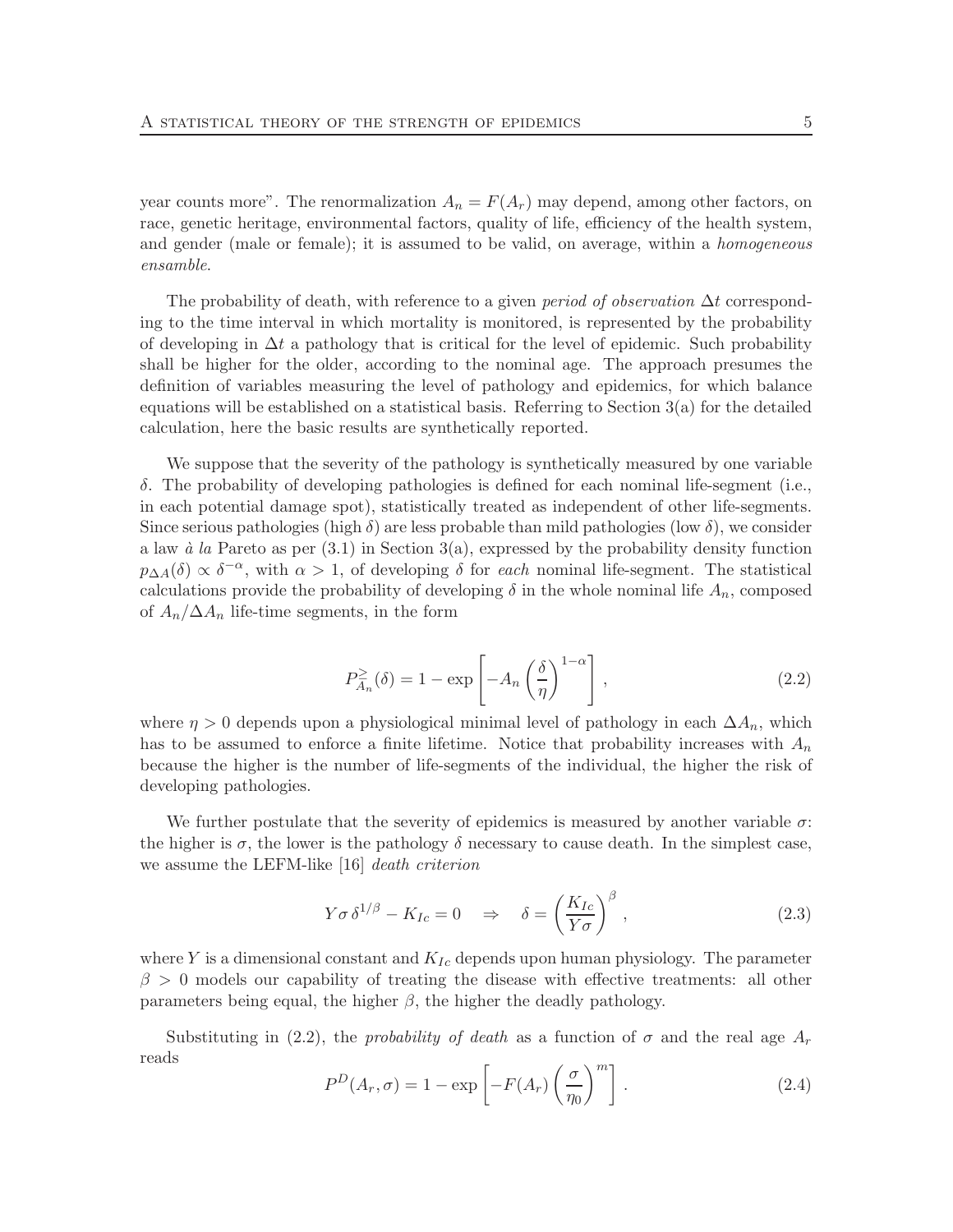This is a two parameter Weibull distribution with shape-parameter  $m = (\alpha - 1)\beta$  and scale-parameter  $\eta_0 = K_{Ic}/(\overline{Y} \eta^{1/\beta})$ . Note that both are independent of  $\sigma$ , which represents the only variable describing the severity of the epidemics. The nominal age  $A_n = F(A_n)$ determines the "size-effect" consequent to the fact that the higher is the number of lifesegments of the individual, the higher is the risk of death.

In the mechanics of brittle materials [24], the counterparts of  $\delta$  and  $\sigma$  are the size of the cracks and the stress level [25, 26], respectively. The death criterion recalls the toughness criterion in LEFM [16], for which  $\beta = 2$ . The nominal life represents the size of the material body, which affects the probability of failure since the higher it is, the higher is probability of finding a crack of critical size with respect to the applied stress, according to classical LEFM.

In order to measure the strength of the epidemic, observe that (2.4) may be written as

$$
\ln \ln \left[ \frac{1}{1 - P^D(A_r, \sigma)} \right] = \ln[F(A_r)] + m \ln \left[ \frac{\sigma}{\eta_0} \right], \tag{2.5}
$$

which represents a straight line in the  $\ln \ln\left[\left[1 - P^{D}(A_{r}, \sigma)\right]^{-1}\right] - \ln[F(A_{r})]$  plane. Its intercept with the ordinate axis provides the value of  $m \ln[\sigma] - m \ln[\eta_0]$ , where both m and  $\eta_0$  do not depend upon  $\sigma$ . This plane somehow represents the counterpart, in this theory, of the Weibull plane [15], commonly used to interpret the strength of brittle material on a statistical basis and, because of this, it will be referred to as the epidemic Weibull plane. This representation is very useful because it allows a direct control of the reliability of the theory: one can collect statistical data on mortality and directly verify if they fall aligned in this plane.

Our aim is thus to compare a statistically-representative sample under "ordinary" (preepidemic) conditions and after the infection from Covid-19 (epidemic condition). No one can say what is the value of  $\sigma$  in pre-epidemic condition; certainly, it is not associated with Covid-19 but rather to other kinds of mild epidemics (for example, seasonal flu). However, it cannot be zero, otherwise the probability of death would be null. For a comparative evaluation, without loosing generality, we set  $\sigma = 1$  in the pre-epidemic state.

Hence, from the analysis of the mortality data in pre-epidemic condition one can find the best-fit line in the epidemic Weibull plane and, setting  $\sigma = 1$ , from the intercept, one finds  $-m \ln[\eta_0]$ . Repeating the same argument for epidemic conditions, one obtains  $m \ln[\sigma]$ since  $-m \ln[\eta_0]$  is now known.

The "*index of epidemic*" should be a quantity directly measurable from mortality data that increases with  $\sigma$ . A parameter with such a property is

$$
I_e = 100 \cdot \frac{\ln[\sigma]}{\ln[\eta_0]},\tag{2.6}
$$

where both  $\ln[\sigma]$  and  $\ln[\eta_0]$  are positive and the factor 100 is introduced to render the numbers easier to read. In pre-epidemic (ante Covid-19) condition  $I_e = 0$  because we have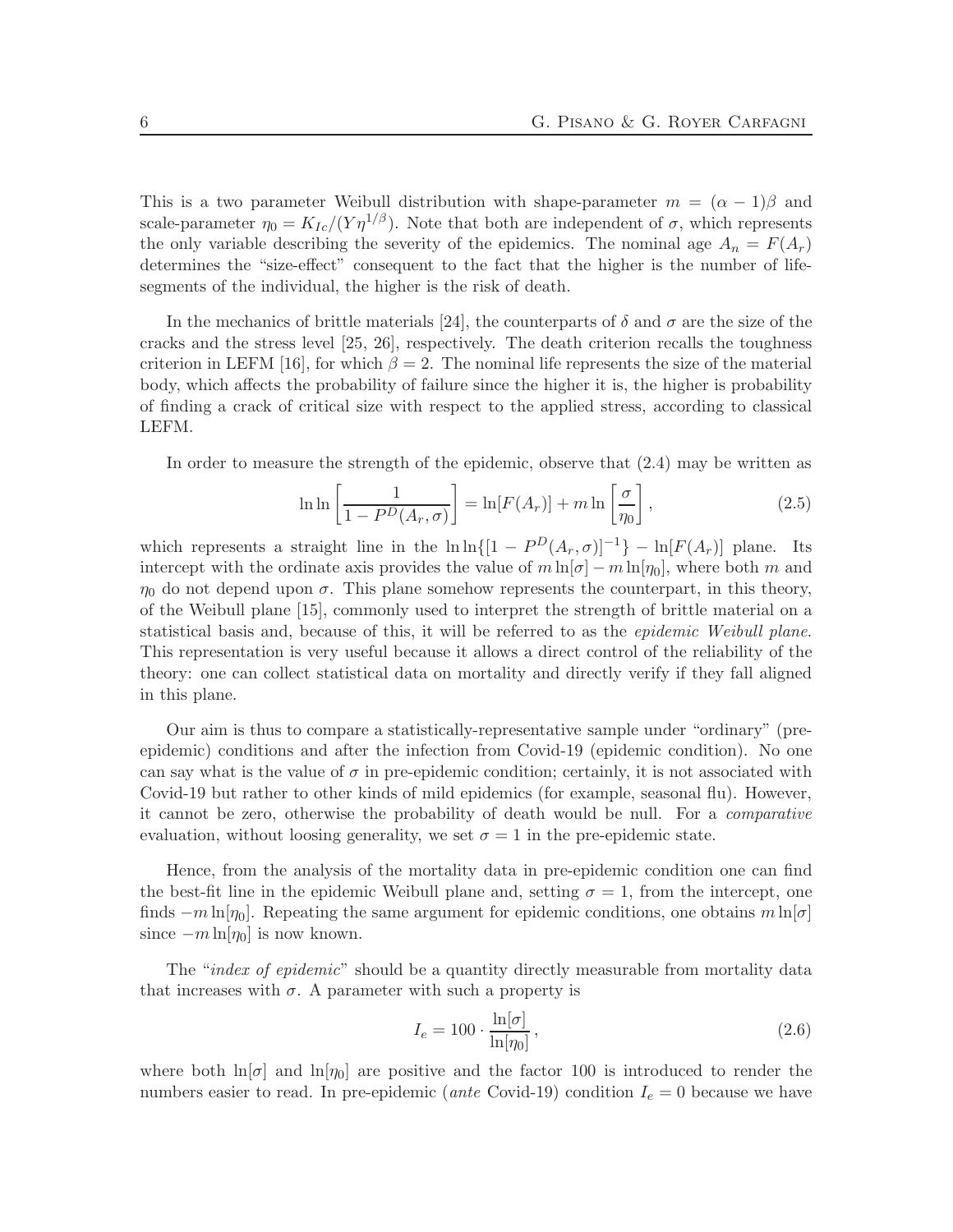set  $\sigma = 1$ ; we expect  $\sigma > 1$  and  $I_e > 0$  in acute states of epidemics. Such index, independent of  $m$ , also accounts for our capacity of curing the illness because it decreases with increasing β, the parameter introduced in (2.3), which enters into  $η_0$  defined in (2.4). It should be observed that  $\sigma$  could be less than one when the mortality in the period under analysis is milder than in the corresponding period in pre-epidemic conditions. In this particular case  $I_e$  may attain negative values, which should not be surprising since this is an index of comparison between two configurations, and does not have an absolute significance from the way it is calculated.

## (b) Application to the Covid-19 epidemic in Italy

In Italy, positivity to the Covid-19 of two Chinese tourists was recorded on January  $30^{th}$ , while contagion officially started in February  $21^{st}$ -22<sup>nd</sup>. According to the Italian Ministry of Health, deaths increased from 29 on February  $29^{th}$ , to 12428 at the end of March. Using published data, we start by analyzing 16 Italian regions, considered as homogenous boxes, geographically located as in Figure  $2(a)$ . Northern Italy is reputed the most infected zone; in southern Italy the infection is mild; central Italy is in-between. The remaining regions (Basilicata, Molise, Calabria, Sardegna) are not analyzed because their mortality from Covid-19 is almost null, at least so far. The *period of observation*  $\Delta t$  is an interval of time that will be chosen within a two-month period of March and April: our results will in fact be obtained by processing the data of the deaths occurred in a time interval, variable according to the type of analysis, included in the period March-April 2020 and in an analogous interval in previous years.

We can then calculate the index of epidemic  $I_e$  on a regional basis. Setting March as the period of observation, the renormalization  $A_n = F(A_r)$  in pre-epidemic conditions is calibrated from the statistical analysis of the number of dead, sorted by age, in March of the years from 2015 to 2019, and doing the average. These data are published online by the Italian National Institute of Statistics (ISTAT) at https://www.istat.it/it/archivio for many Italian municipalities, which have been grouped by region of origin. The total population at the beginning of March is available online at http://demo.istat.it, together with the demographic structure for each solar year. Population and number of dead were categorized by age by considering nine sets for  $A_r = \{0, 10, 10, 20, \ldots, 80, 90\}$  solar years of age. Within the *i*-th set, the probability of death is  $n_i^D$ , i.e., the ratio between the number of dead and peer population. Then, the average probability of death in the period 2015-2019 is calculated for each i–th set. To pass from the histogram to points on a graph, we consider the age at the center of each interval  $(5, 15, \ldots, 85)$  and 100 for ages higher than 90 solar years. The distribution of (2.4) provides the theoretical scaling between the probabilities of death at any two real ages  $A_{r,1}$  and  $A_{r,2}$ , to be compared with measured data. In all the considered regions, the assumed form of renormalization of (2.1) proved accurate. Equating the measured and expected probabilities at one point  $A_{r,2}$ , chosen to be  $A_{r,2} = 45$  because, here,  $A_{r,2} = A_{n,2}$ , we calibrate  $\gamma_1$  and  $\gamma_2$  of (2.1). The results of the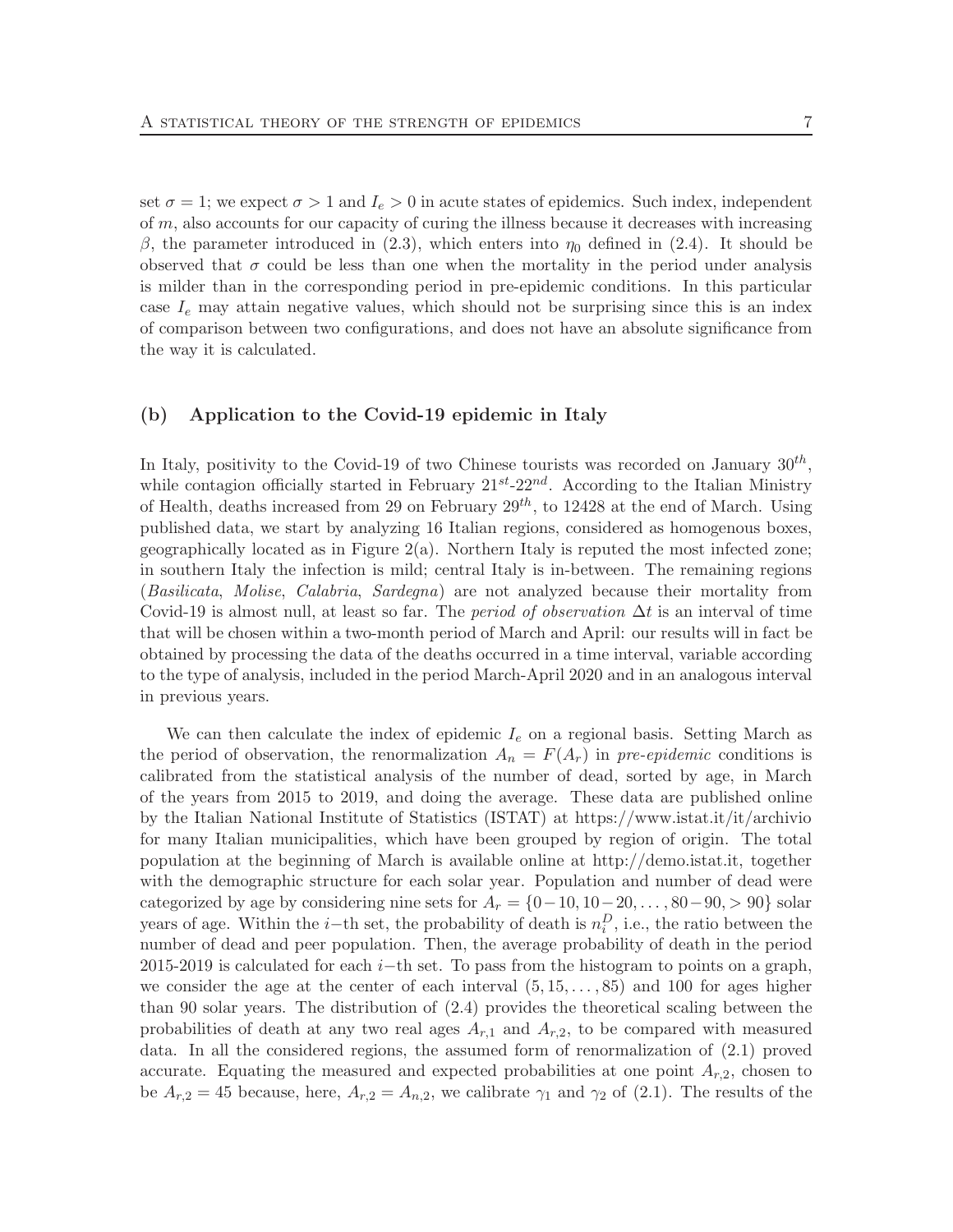

Figure 1: Region Lombardia. Graphical regressions in the epidemic Weibull plane  $\ln\ln\{1/1 - \frac{1}{\ln\{1/1\}}\}$  $P^D(A_r, \sigma)] - \ln[F(A_r)]$  of the probability of death  $P^D(A_r, \sigma)$  as a function of the renormalized age  $A_n = F(A_r)$ . Comparison of the measured points (dots) and their linear interpolation in the epidemic Weibull plane according to the theory. (a) Conditions ante Covid-19 ( $\sigma = 1$ ) in March (average of years 2015-2019); (b) Epidemic period of March 2020. The numbers above the dots indicate the solar years of age they refer to. Points corresponding to 5, 15, 25, 35 solar years of age are strongly sensitive to small variations in the number of deaths, which may derive from non-epidemic causes not considered by the theory.

calibration are detailed in Section 3(b) and recorded in Figure 4.

Passing to March 2020, at https://www.istat.it/it/archivio one finds the number of deaths sorted by age. Since only population, but not the demographic structure, is recorded at http://demo.istat.it, we assume the this is equal to that for the year 2019. The theoretical model predicts that the parameters  $\gamma_1$  and  $\gamma_2$  do not vary, since all the effects of the epidemic are gathered in the parameter  $\sigma$  in (2.4). The fitting with the experimental points confirms this finding, with very good approximation.

In order to calculate the index  $I_e$  we use the graphical construction in the *epidemic Weibull plane.* Figures  $1(a)$  and  $1(b)$  show the measured points and the best-fit line in Lombardia in March 2015-2019 (pre-epidemic) and March 2020 (epidemic), respectively. The comparison demonstrates that the model excellently predicts the deaths in the middle and old ages. The approximation of the left-hand-side tail can be attributed to the fact that the number of dead is quite limited for the younger, so that even a small variation can provide a noteworthy deviation from the linear trend. It should be recalled that the deaths at a young age often occur from non-epidemic causes, such as road accidents, drug, homicides, which cannot be covered by our theory.

For the 16 considered regions, the values of the measured probability of death  $P<sup>D</sup>(45,1)$ , the calibrated coefficients  $\gamma_1$  and  $\gamma_2$ , and the calculated quantities  $m \ln[\eta_0]$  and  $m \ln[\sigma]$  are recorded in Table 3 of Section 3(b). The index of epidemic has been calculated from  $(2.6)$  and the results for the month of March are shown in the histogram of Figure  $2(b)$ . Unfortunately, the index for the month of April could not be calculated with this procedure that relies upon raw mortality data, because, at the time of this writing, such data are not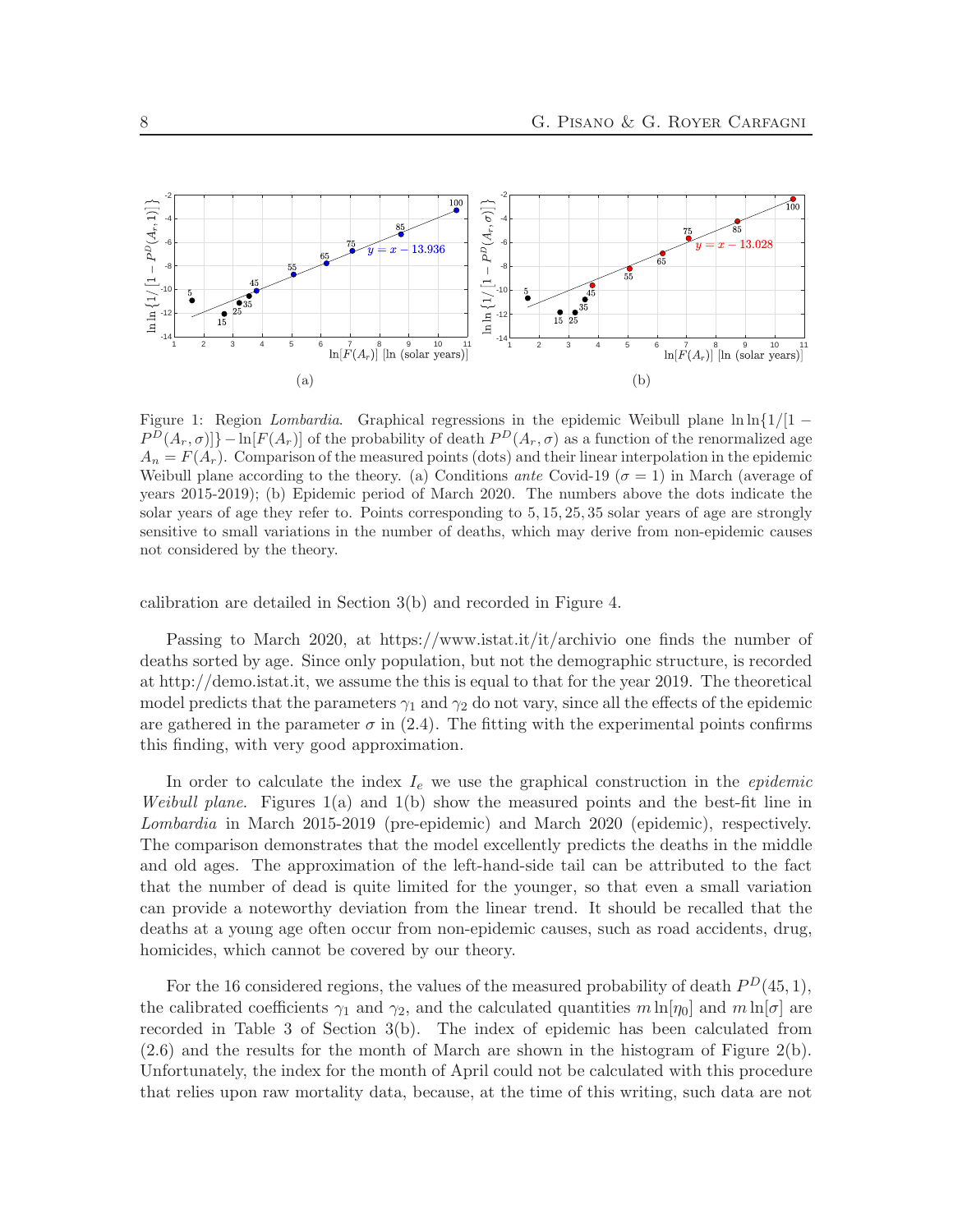available for periods after April  $15^{th}$  2020.

It may be of interest to make a further analysis by considering that the Italian authorities have also released the number of deaths attributed to Covid-19 only. It is difficult, in our opinion, to unambiguously sort out such data: for example, the press reported that many elderly people died in retirement homes without having been tested for the virus. In any case, we tentatively assume that the total number of deaths in the period of observation in epidemic condition is the sum of the number of dead in pre-epidemic condition and those officially attributed to Covid-19 by the Italian institutions. However, such data are reported for the whole region and not for each municipality. In preepidemic condition, the number of deaths in each region are sorted by age on a yearly basis (see https://www.istat.it/it/archivio). Hence, the number of deaths for each  $i$ -th age set is now obtained by multiplying the percentage recorded in the mortality tables referring to the whole solar year by the total number of dead in March, both available at http://demo.istat.it. Moreover, since the mortality tables for the 2019 are not yet available, reference is made to the average of the years 2015-2018. Passing to March 2020, the deaths from Covid-19 are sorted out by age using the percentages attributed to each age class for the whole nation, published by the Italian National Institute of Health (ISS) on May  $4^{th}$ 2020 (https://www.epicentro.iss.it/coronavirus), as shown in Figure 7(a) of Section 3(b). The same procedure can be repeated also for the month of April, for which similar data are available. The resulting  $I_e$  for the 16 considered regions is again represented in Figure 2(b).

The actual data that shall be used for the model calibration are those corresponding to March 2020 and labelled in Figure 2(b) as "raw mortality". The most infected region is Lombardia followed, at a distance, by Emilia Romagna. The epidemic is milder in the central Italy, except Marche, where  $I_e$  is much higher than in Toscana and Umbria. South of Lazio the infection is very limited. This is probably because here the epidemic developed later than in the North, so that the lockdown countermeasures, simultaneously imposed on the whole national territory, were more effective. Remarkably in Lazio, Umbria, Campania, Sicilia the Index even reaches a negative value: this means that the severity of epidemic, quantified by the parameter  $\sigma$ , is even less than in previous years. Indeed, we anticipate that in such regions the number of dead in March 2020 has been less than in previous years.

It should be observed that the values reached by  $I_e$  by considering raw mortality data are, apart from Valle d'Aosta, much higher than those calculated by summing up the number of dead officially attributed to Covid-19: for example, in Piemonte it is almost double. According to this theory, this may be an indication that the number of deaths from Covid-19 could have been significantly underestimated. We may mention that the mayors of many municipalities in Italy have repeatedly complained in newspapers that the official death toll for Covid-19 was much lower than the difference between the death toll in March 2020 and in past years. On the other hand, there are regions where  $I_e$  calculated from raw mortality data is negative, but it becomes positive when considering the number of dead officially attributed to Covid-19: obviously, if one sums up this number to the number of dead in previous years, the mortality cannot but increase.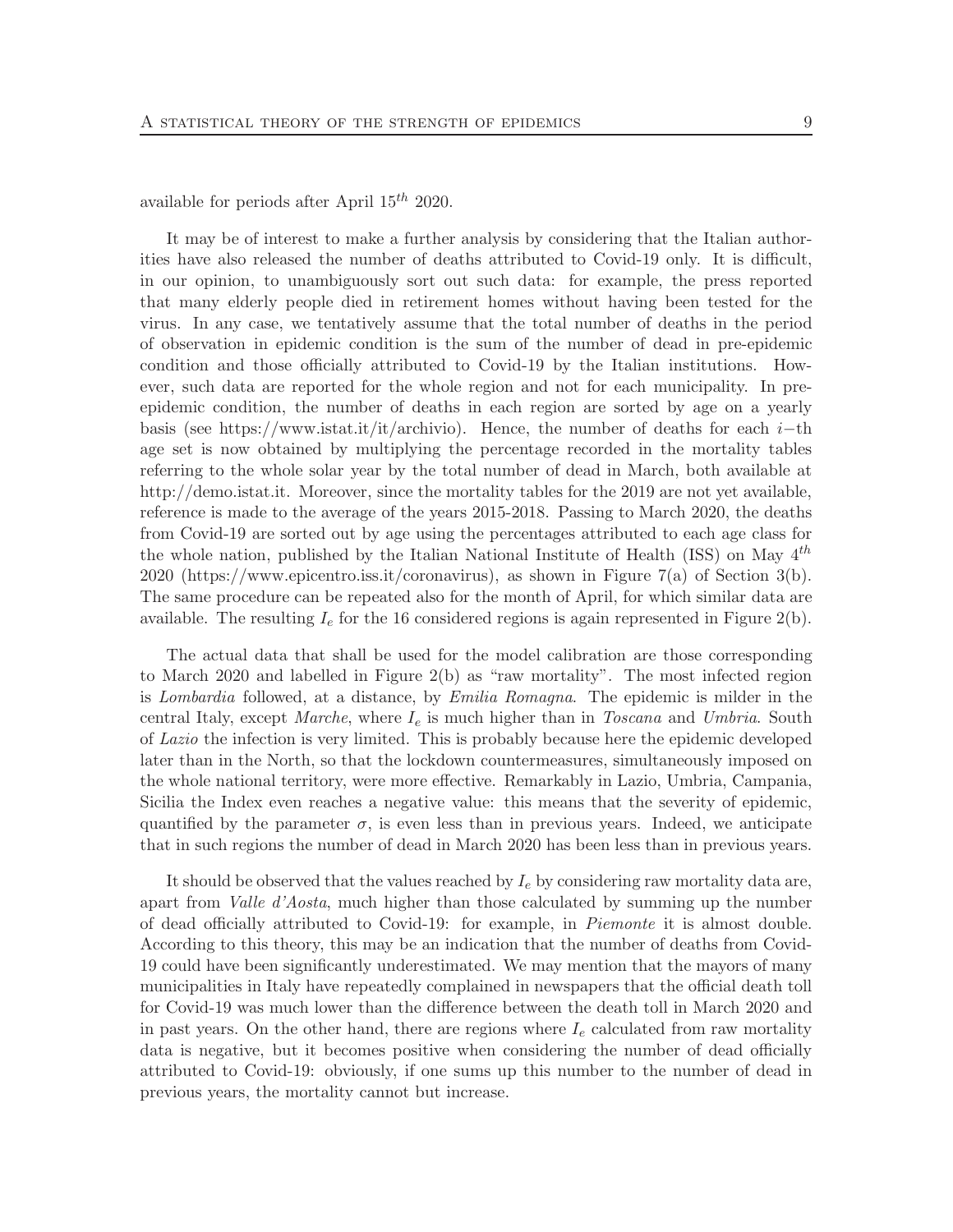

Figure 2: (a) Geographic location of the various Italian regions under investigation; (b) values of the index of epidemic  $I_e$  in March 2020 and April 2020, under the acute phase of Covid-19. Comparison between the values of the index obtained by analyzing the raw mortality data provided by ISTAT for March 2020 and by manipulating the official data of deaths attributed to Covid-19 by the Italian institution (official Covid-19), available also for the month of April.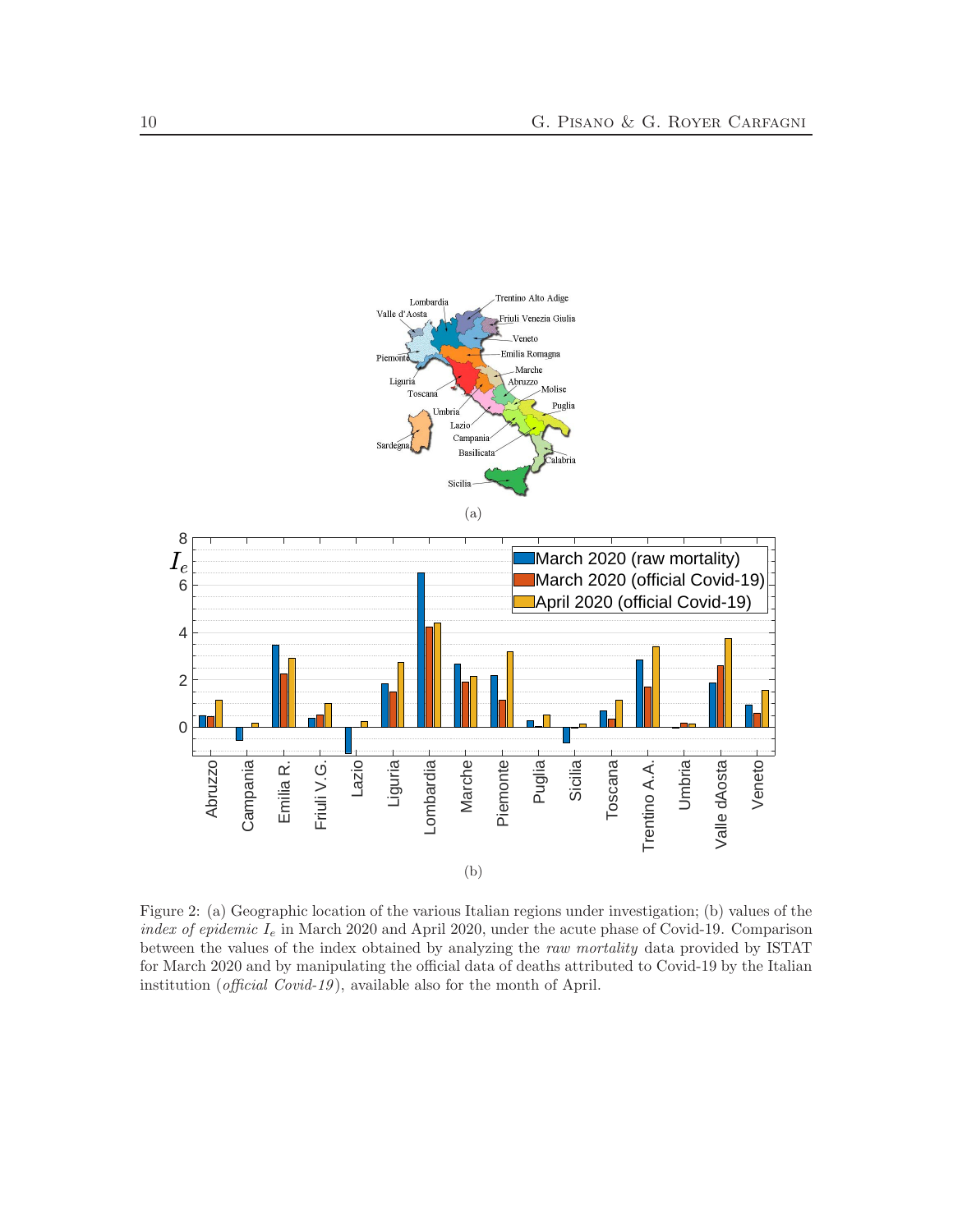Nevertheless, waiting for further data, one may estimate the evolution of the epidemic by comparing the values of  $I_e$ , calculated on the basis of the official number of Covid-19 deaths, in March and April 2020. The index for Lombardia remains almost unchanged in April, while it sensibly grows in *Piemonte*, *Trentino Alto Adige* and *Valle d'Aosta*, where it becomes higher than in Emilia Romagna. In general,  $I_e$  is the highest in Northern Italy, with *Veneto* and *Friuli Venezia Giulia* the less infected. In Lazio, Umbria, Campania, Sicilia the Index slightly grows, achieving positive values.

Are there other ways to estimate the strength of the epidemic? To the best of our knowledge, it is customary to consider that a representative indicator is represented by the ratio between the number of dead under epidemic and in previous years. Table 1 reports the values of  $I_e$  in March 2020, calculated from raw mortality data, and the values of  $R = N_{d,20}/N_{d,15-19}$ , where  $N_{d,20}$  and  $N_{d,15-19}$  are the number of dead in March 2020 and the corresponding average in the years 2015-2019, respectively. Of course  $I_e$  and R cannot be compared one another within the same region, because they are associated with different in type quantities; however, they can be compared in relation to different regions. Observe, in any case, that  $R < 1$  means that the number of deaths in March 2020 has been less than in the same month of previous years; correspondingly, the index  $I<sub>e</sub>$  becomes negative.

The indicator R can certainly provide significant information about the effect of an epidemic, but it is not accurate, in our opinion. In fact, the distribution of dead by age and the demographic structure of the population play a role of paramount importance in the evaluation of the diffusion of the epidemic in a certain territory. Compare, for example the results for *Trentino Alto Adige* and *Liguria*: the difference in R is mild but the index  $I_e$  in Trentino is almost double than in Liguria. This is principally due to the different demographic structure between the two regions: *Trentino Alto Adige* is a relatively "young" region, where about 73% of people are younger than 60, while this percentage drops to 65% Liguria. The present theory makes a distinction between the deaths among the elderly and the young people, associated with the greater attitude of the former ones to develop potentially lethal pathologies under epidemic. In other words, a variation in the number of deaths in the elderly is recognized as a more tangible sign of the effects of an epidemic than an equal variation in the young people. Our theory somehow recognizes that the increase of deaths in Trentino have occurred in a restricted part of the population, i.e., the oldest part, while this datum is smeared on the whole population if one considers the indicator R. The same trend can be appreciated also for other regions while analyzing the numbers in Table 1.

It should be mentioned, however, that the epidemic focused on restricted outbreaks within each region. Hence, we now calculate  $I<sub>e</sub>$  in smaller representative territories, included in the 9 Italian provinces shown in Figure  $3(a)$ . The calculations are made on a weekly basis from February  $23^{th}$  until April  $11^{st}$ , using the same raw mortality data released by ISTAT and available at https://www.istat.it/it/archivio and http://demo.istat.it for the years 2015-2020. The procedure is the same used for the regions. The extension of the territories investigated and how data have been processed are presented in detailed in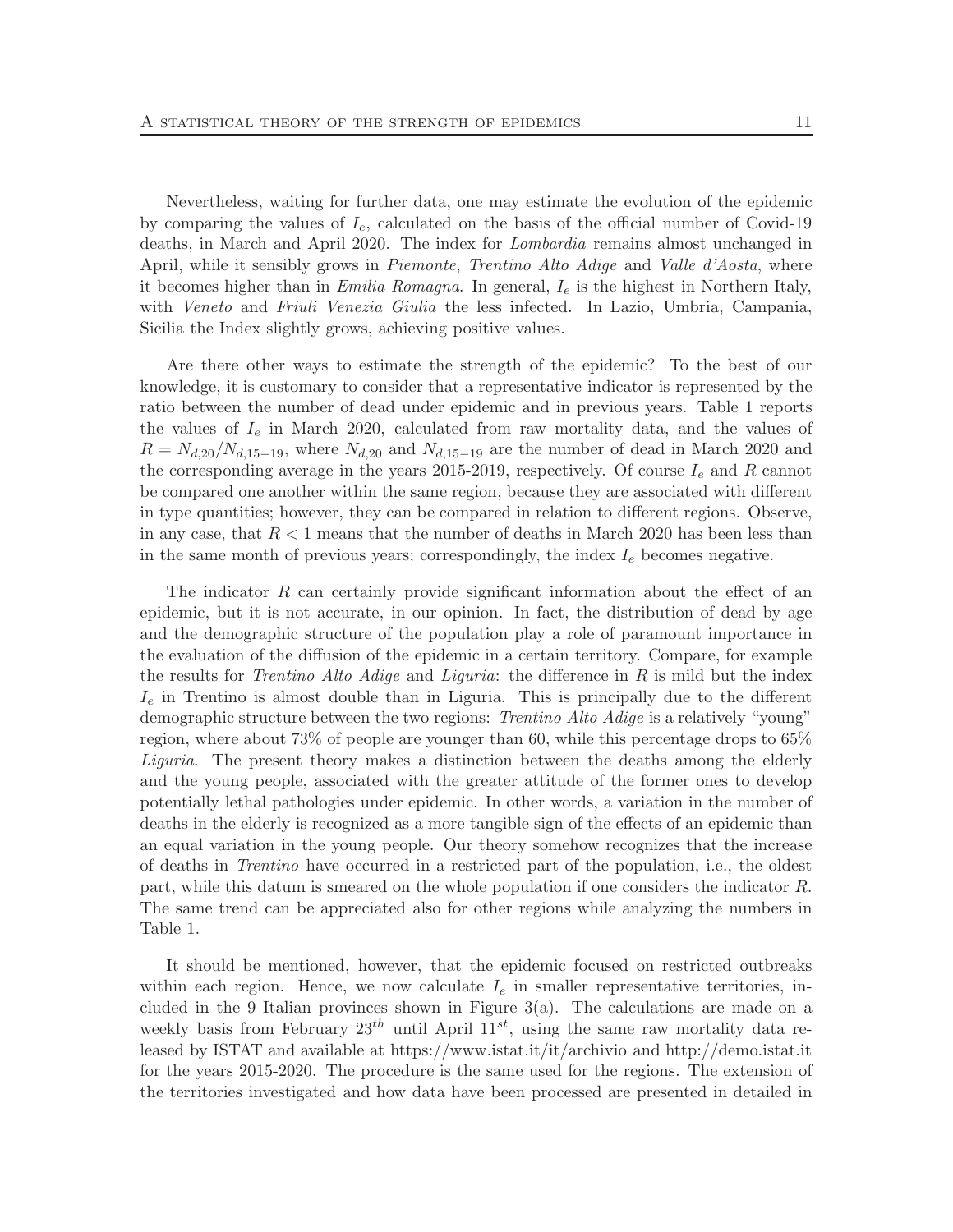Table 1: Values of the index of epidemic  $I_e$  in March 2020 and comparison with the indicator  $R = N_{d,20}/N_{d,15-19}$ , where  $N_{d,20}$  and  $N_{d,15-19}$  are, respectively, the number of dead in March 2020 and the mean number of dead in the same month of the years 2015-2019. Raw mortality data released by ISTAT.

|            | Abruzzo  | Campania |          | Emilia R. Friuli V.G. | Lazio                              | Liguria  | Lombardia | Marche |
|------------|----------|----------|----------|-----------------------|------------------------------------|----------|-----------|--------|
| $I_{\rho}$ | 0.495    | $-0.545$ | 3.452    | 0.377                 | $-1.093$                           | 1.821    | 6.515     | 2.662  |
| R          | 1.087    | 0.981    | 1.677    | 1.098                 | 0.919                              | 1.502    | 2.880     | 1.511  |
|            | Piemonte | Puglia   | Sicilia  | Toscana               | Trentino A.A. Umbria Valle d'Aosta |          |           | Veneto |
|            | 2.177    | 0.282    | $-0.651$ | 0.696                 | 2.844                              | $-0.037$ | 1.865     | 0.949  |
| R          | 1.470    | 1.086    | 0.973    | 1.138                 | 1.643                              | 1.069    | 1.585     | 1.245  |

Section 3(b). Values of  $I_e$  are plotted against time in Figure 3(b).

Although first official contagions were recorded on February  $21^{st} - 22^{nd}$  and taking into account that the incubation time (about two weeks) and the course of the disease, the index in Lodi, the first infected province, was already high ( $I_e \approx 3.8$ ) in the week 23-29/02. It increased one week after ( $I_e \simeq 6.79$ ), also affecting the neighboring Cremona, Piacenza and *Brescia.* However, it grew even more in *Bergamo* ( $I_e \approx 4.62$ ), although *Bergamo* does not border Lodi. Even in Pesaro-Urbino, which is 360 km far away from Lodi, I<sub>e</sub> reached quickly very high values. Presumably, independent outbreaks developed here and in Bergamo.

The Italian government imposed the national lockdown on  $9^{th}$  March, but, on February  $24<sup>th</sup>$ , ten municipalities in the province of *Lodi* and one in *Padova* had already been preventively quarantined. This justifies why  $I_e$  decreased first in Lodi, after the peak in the third week of March ( $I_e \simeq 11.44$ ), but it continued to increase in Bergamo, Brescia, Cremona. In Bergamo I<sub>e</sub> exceeds the Lodi peak, achieving the dramatic value I<sub>e</sub>  $\simeq$  13.6. Padova in Veneto was officially considered one of the first heavily-infected provinces, but this is not confirmed here, probably because the localized outbreak was promptly quarantined. Indeed Veneto is one of the less infected regions in the North, probably because of very effective countermeasure organized by the local authorities. Milano city has been officially considered highly critical, but the virus developed later than in the other provinces of *Lombardia*, and this is why national lockdown prevented the index from reaching very high values.

## 3 Methods

#### (a) The statistical theory

The starting point of the theory is the renormalization of the real age  $A_r$  to the nominal age  $A_n$  through  $A_n = F(A_r)$ , to be considered valid on average within a territory reputed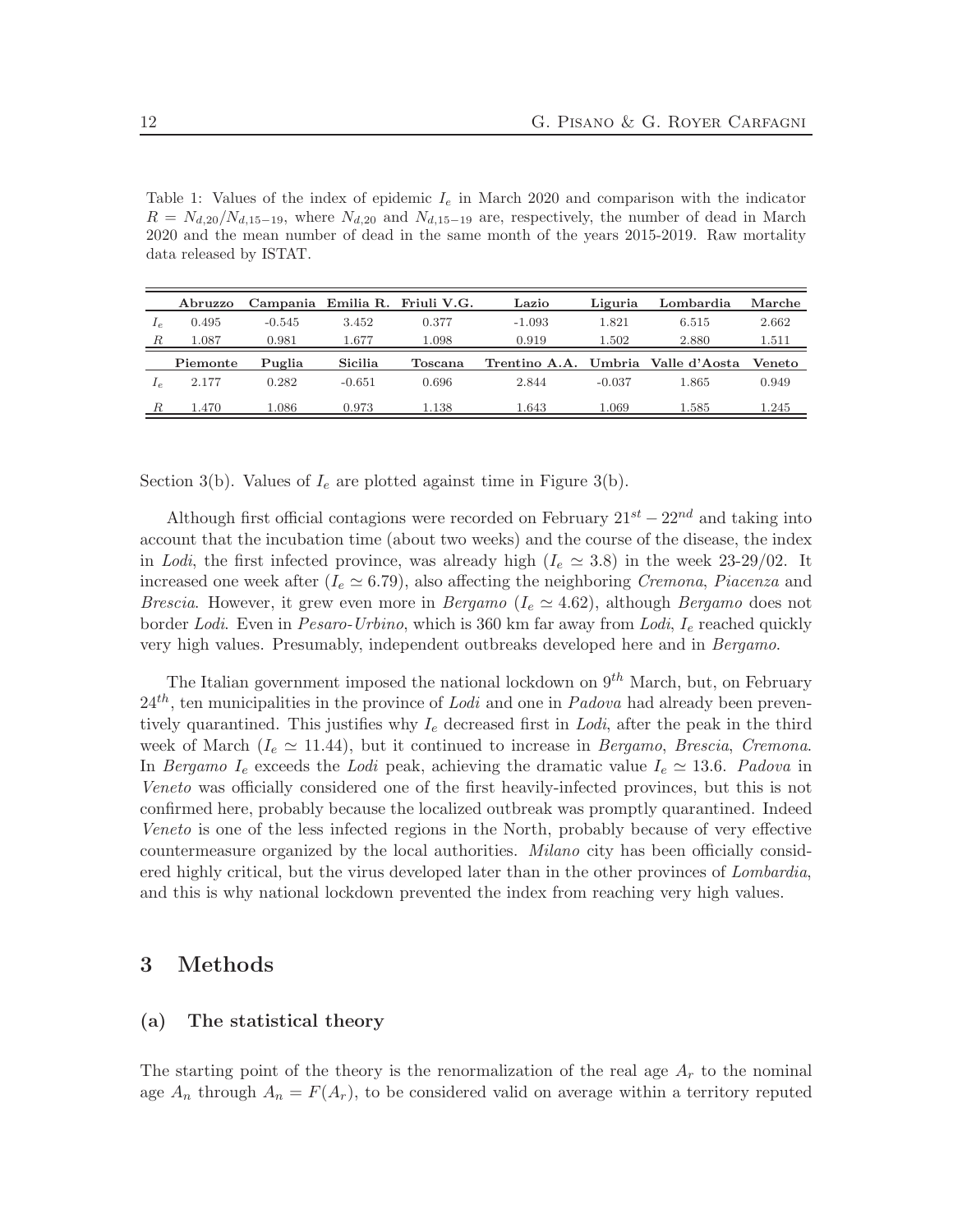

Figure 3: (a) Geographic location of the capital city of the considered Italian provinces and of Milano city. (b) Variation of the index of epidemic  $I_e$  per week, from February  $23^{rd}$  to April  $11^{st}$  2020. Raw mortality data released by ISTAT. Pre-epidemic conditions refer to average mortality in the same weeks in previous years (2015-2019).

homogeneous. A particular type of renormalization law is that in  $(2.1)$ .

The severity of the pathology that an individual can develop is measured by one variable  $\delta$ . The model could be readily generalized by introducing additional parameters and following the same rationale. The analysis is referred to a given time interval of observation  $\Delta t$ , representing the time in which mortality is monitored. The statistics to be used refer to this observation time.

We then introduce a statistical law  $\dot{a}$  la Pareto, of the type

$$
p_{\Delta A_n}(\delta) = C_{\Delta t} \delta^{-\alpha}, \text{ with } \alpha > 1.
$$
\n(3.1)

This represents the probability density function for the development of the pathology  $\delta$  in the observation time  $\Delta t$ , associated with the renormalization length-scale for human aging represented by the single life-segment  $\Delta A_n$ . This law should universally hold for every person, irrespective of race, genetics, quality of environment and life, gender, because any distinction is accounted for through the renormalization  $A_n = F(A_r)$ .

Since the power law function diverges for  $\delta \to 0$ , it is customary to prescribe a normalization criterion. Hence, we assume that a physiological pathology level  $\delta_{min,\Delta t}$ , observable in  $\Delta t$ , is always present in each nominal life-segment. It represents the physiological minimal degradation due to aging of the human body: a person of nominal life  $A_n$  will develop at least a pathology equal to  $A_n/\Delta A_n \cdot \delta_{min,\Delta t}$ , otherwise it would be theoretically possible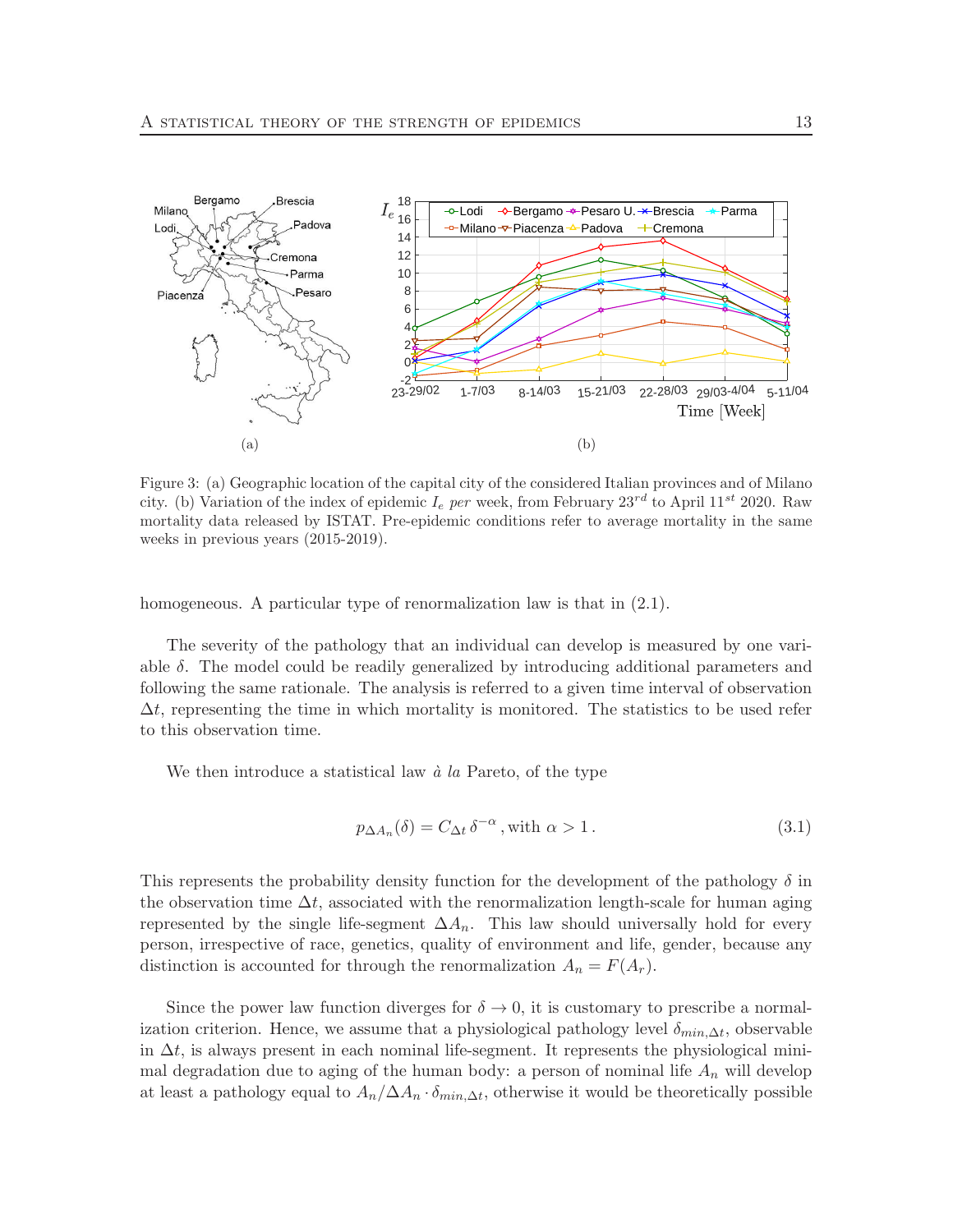to live for ever. We can then write

$$
\int_{\delta_{\min,\Delta t}}^{\infty} p_{\Delta A_n}(\delta) d\delta = \int_{\delta_{\min,\Delta t}}^{\infty} C_{\Delta t} \delta^{-\alpha} d\delta = 1
$$
\n
$$
\Rightarrow \quad C_{\Delta t} = \frac{\alpha - 1}{(\delta_{\min,\Delta t})^{-\alpha + 1}},
$$
\n(3.2)

so that, for  $\delta \geq \delta_{min,\Delta t}$ , (3.1) becomes

$$
p_{\Delta A_n}(\delta) = \frac{\alpha - 1}{\delta_{\min, \Delta t}} \left( \frac{\delta}{\delta_{\min, \Delta t}} \right)^{-\alpha} . \tag{3.3}
$$

The probability of developing a pathology more severe or equal to  $\delta \geq \delta_{min,\Delta t}$  in  $\Delta A_n$  reads

$$
P_{\Delta A_n}^{\geq}(\delta) = \int_{\delta}^{\infty} p_{\Delta A_n}(\delta) d\delta = \left(\frac{\delta}{\delta_{\min,\Delta t}}\right)^{1-\alpha},\tag{3.4}
$$

which can be rearranged in the form

$$
P_{\Delta A_n}^{\geq}(\delta) = \left(\frac{\delta}{\delta_{\min,\Delta t}}\right)^{1-\alpha} = \Delta A_n \left(\frac{\delta}{\eta}\right)^{1-\alpha},\tag{3.5}
$$

where

$$
\eta = \frac{\delta_{\min,\Delta t}}{(\Delta A_n)^{1/(\alpha - 1)}}.
$$
\n(3.6)

Therefore the probability of developing a pathology less than  $\delta$  is  $P_{\Delta A_n}^{\lt}(\delta) = 1 - P_{\Delta}^{\geq}$  $\sum_{\Delta A_n}^{\infty}(\delta).$ 

We treat the "development of a pathology in one nominal life-segment" as an event independent of what happens in other segments. In the whole nominal life  $A_n$ , composed of  $A_n/\Delta A_n$  nominal life-segments, a pathology  $\geq \delta$  does not develop if this is true in all the segments. Hence, the probability  $P_{A_n}^{\lt}(\delta)$  of finding a pathology less than  $\delta$  in  $A_n$  coincides with the product of the probabilities of having the same property in all the  $\Delta A_n$ , i.e.,

$$
P_{A_n}^{&}( \delta ) = \left[ 1 - \Delta A_n \left( \frac{\delta}{\eta} \right)^{1-\alpha} \right]^{A_n/\Delta A_n} . \tag{3.7}
$$

This expression can be simplified under the hypothesis that  $A_n/\Delta A_n \ll 1$ . Taking the limit as  $A_n/\Delta A_n \to 0$  and observing that  $\lim_{\epsilon \to 0} [1 + a \epsilon]^{1/\epsilon} = \exp[a]$ , one obtains

$$
P_{A_n}^{&}( \delta ) = \exp \left[ -A_n \left( \frac{\delta}{\eta} \right)^{1-\alpha} \right]. \tag{3.8}
$$

Therefore, the probability  $P_{A}^{\geq}$  $A_{n}^{\geq}(\delta) = 1 - P_{A_{n}}^{<}(\delta)$  of finding in  $A_{n}$  a pathology  $\geq \delta$  results to be that of  $(2.2)$ .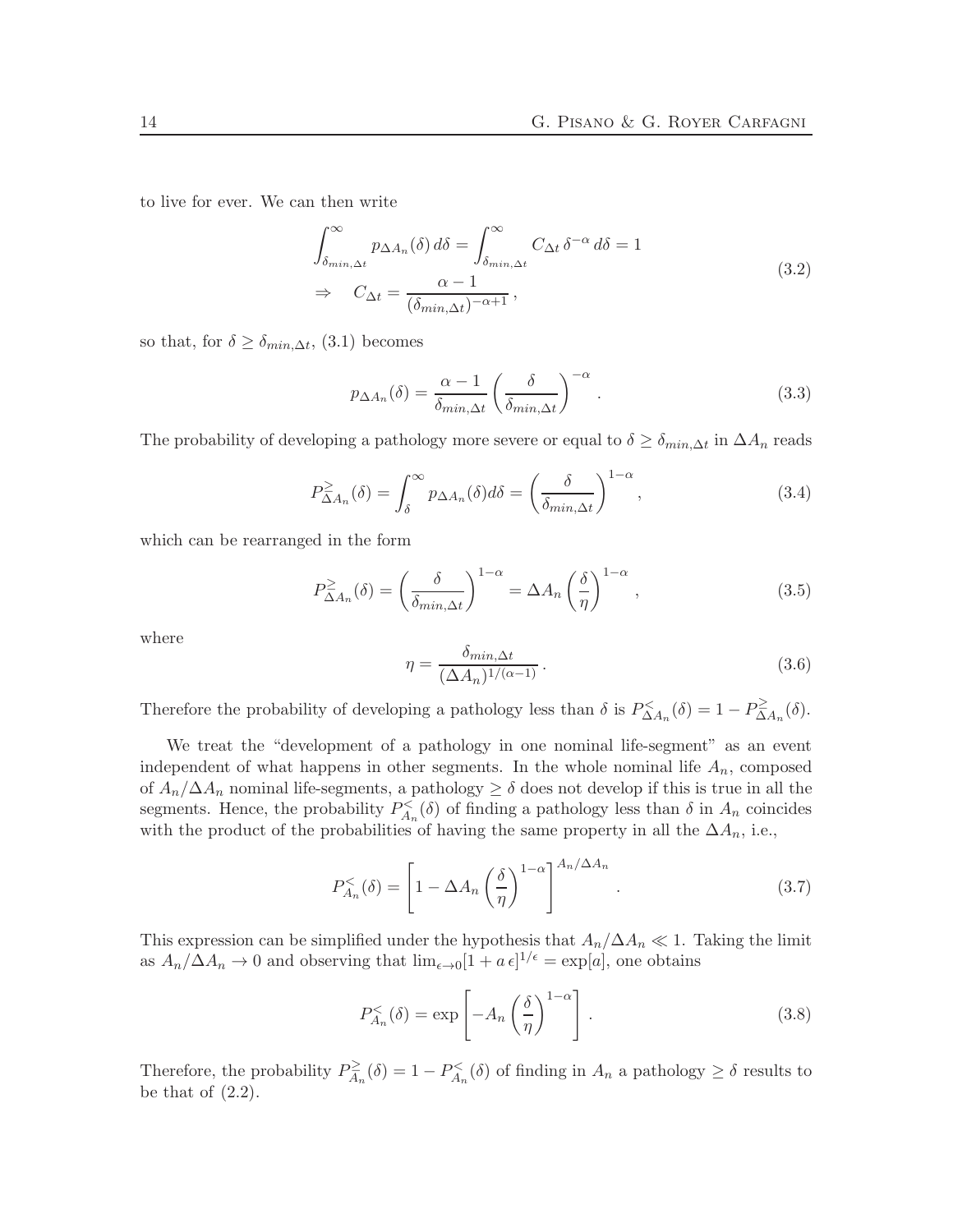The epidemic is supposed homogenous in the considered region and is measured by one parameter  $\sigma$ . This again is a simplification, but a more detailed characterization can be obtained by considering  $\sigma$  as a function of space (different values in diverse locations).

The event "death" is determined according to a death criterion represented by a function  $\mathcal{G}(\cdot,\cdot,\cdot)$ : the event occurs when

$$
\mathcal{G}(\delta, \sigma, A_n) - K_{Ic} = 0. \tag{3.9}
$$

Likewise, the "safe" domain is defined by  $\mathcal{G}(\delta, \sigma, A_n) - K_{Ic} < 0$ . This is a general criterion, where a dependence upon  $A_n$  takes into account that the epidemic can be, e.g., more aggressive on elderly than on young people. Given  $A_n$ , the *critical* level of pathology  $\delta$ , beyond which death occurs, is associated with the level of epidemic  $\sigma$  through a function  $\delta = g(\sigma, A_n)$ , implicitly defined by (3.9), such that

$$
\mathcal{G}\left(g(\sigma, A_n), \sigma, A_n\right) - K_{Ic} = 0. \tag{3.10}
$$

It is reasonable to require that  $g(\cdot, A_n)$  is monotone decreasing because, for any  $A_n$ , the higher the level of epidemic, the lower the critical pathology. Moreover, one expects that when  $\sigma \to 0$  it takes a pathology  $\delta \to \infty$  to cause death, hence the further condition  $\lim_{\sigma \to 0} g(\sigma, A_n) = +\infty.$ 

Because of these properties, the *probability of death*  $P^D(A_n, \sigma)$  in the epidemic  $\sigma$  at the nominal age  $A_n$  coincides with probability of developing a pathology  $\geq \delta = g(\sigma, A_n)$ . Substituting in (2.2), one obtains

$$
P^{D}(A_{n}, \sigma) = P_{A_{n}}^{\geq}(g(\sigma, A_{n}))
$$
  
= 1 - exp  $\left[-A_{n}\left(\frac{\eta}{g(\sigma, A_{n})}\right)^{\alpha-1}\right]$ . (3.11)

In the simplest case, dropping the dependence of  $\delta = g(\sigma, A_n)$  upon  $A_n$ , one can consider the power law of (2.3), which satisfies the required monotonicity and asymptotic properties. Here, the parameter  $\beta$  represents our capability of curing the disease caused by the epidemic.

Therefore, (3.11) simplifies into

$$
P^{D}(A_n, \sigma) = 1 - \exp\left[-A_n \left(\frac{\sigma}{\eta_0}\right)^m\right],
$$
\n(3.12)

which is a two-parameter Weibull distribution with shape parameter  $m$  and scale parameter  $\eta_0$ , independent of  $\sigma$ , given by

$$
m = (\alpha - 1)\beta \,, \ \eta_0 = K_{Ic}/(Y\eta^{1/\beta}) \,. \tag{3.13}
$$

In terms of real life  $A_r$ , the renormalization  $A_n = F(A_r)$  provides the expression of (2.4).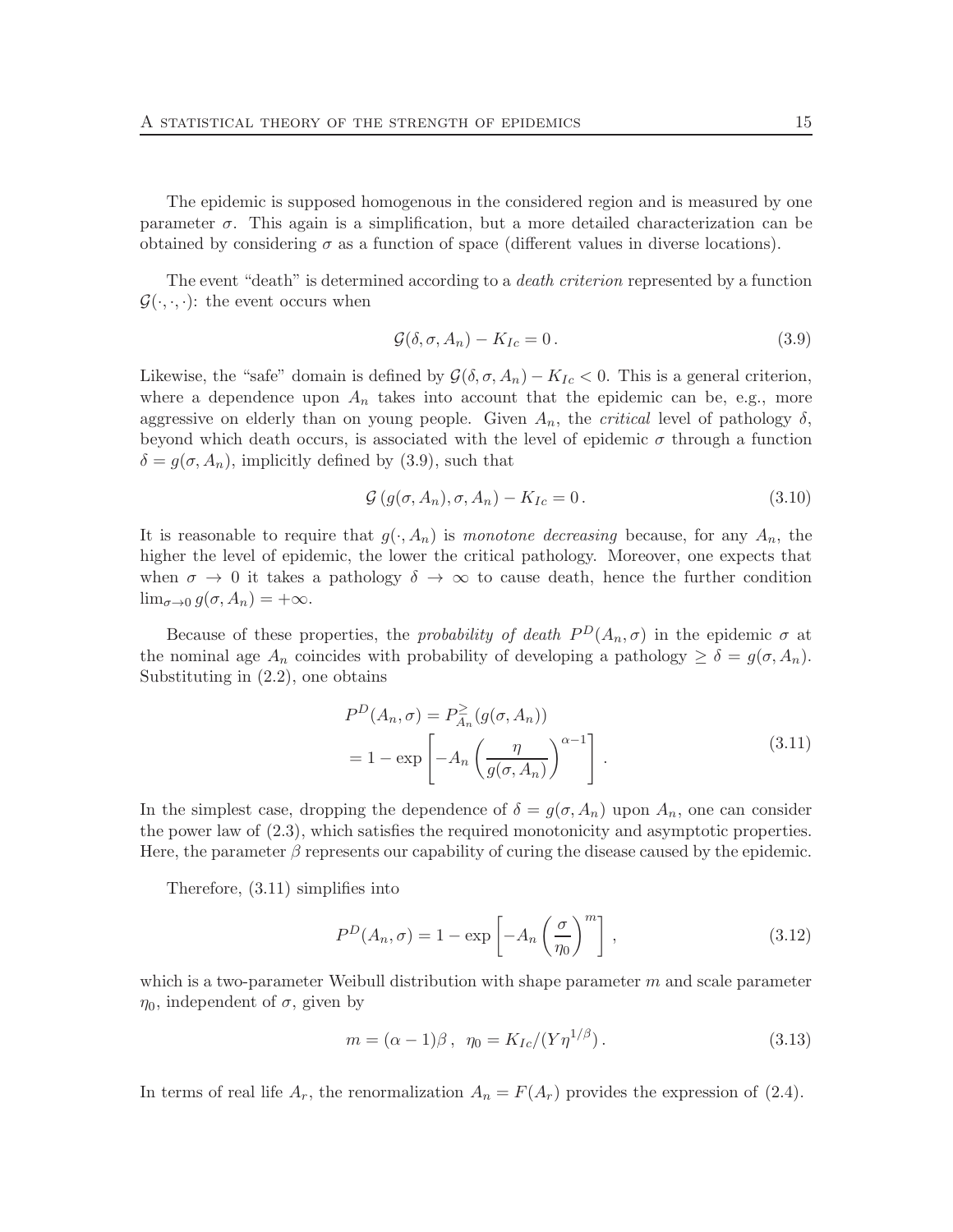There are affinities with the statistical micro-mechanically-motivated models describing the population of macroscopic strengths of brittle materials. As pursued in [24], the starting point is a statistical characterization  $\dot{a}$  la Pareto of the size  $\delta$  of microcracks in a specimen [26]. Linear Elastic Fracture Mechanics (LEFM) [16] prescribes that cracks propagate when  $Y\sigma\delta^{1/2} - K_{Ic} = 0$ , where the first term is the Stress Intensity Factor (SIF),  $\sigma$  is the nominal applied stress,  $Y = 2.24/\sqrt{\pi}$  for semicircular thumbnail cracks of radius  $\delta$  and  $K_{Ic}$  the critical SIF, characteristic of the material. This is why the expression of (2.3) is a "LEFMlike" death criterion, even if the coefficient  $\beta$  differs from  $\beta = 2$ . In this analogy, the level of the epidemic  $\sigma$  represents the applied stress and the nominal life  $A_n$  the size of the material specimen [17].

## (b) Analysis of mortality data in Italy

The theory enables the quantitative analysis of the Covid-19 epidemic experienced by in Italy in March 2020. We analyze 16 regions, considered boxes with homogeneous mortality, distributions of the population and of deaths by age. This assumption provides a smeared view, within the same region, of the differences in genetic heritage, quality of environment and life, efficiency of health system. No differentiations are made between men and women, although a diverse mortality by gender has been recorded. We start by evaluating the pre-epidemic condition, chosen to be March in the period 2015-2019. The ISTAT has published the mortality data for many Italian municipalities, available online at https://www.istat.it/it/archivio, sorted out by age on a daily basis. The considered municipalities cover most of the population in each region, as indicated in Table 2.

Table 2: Percentage of the total regional population covered by the mortality data in the period 2015-2020 made available by ISTAT at https://www.istat.it/it/archivio.

| Abruzzo  |        |         | Campania Emilia R. Friuli V.G. | Lazio                                     | Liguria   | Lombardia | Marche  |
|----------|--------|---------|--------------------------------|-------------------------------------------|-----------|-----------|---------|
| 84.48%   | 78.95% | 93.37\% | 73.16%                         | 80.38%                                    | $92.02\%$ | 72.42%    | 80.08\% |
|          |        |         |                                |                                           |           |           |         |
| Piemonte | Puglia | Sicilia | Toscana                        | Trentino A.A. Umbria Valle d'Aosta Veneto |           |           |         |

For any two solar ages  $A_{r,1}$  and  $A_{r,2}$ , (2.4) provides the scaling law

$$
\frac{F(A_{r,1})}{F(A_{r,2})} = \frac{\ln[1 - P^D(A_{r,1}, \sigma)]}{\ln[1 - P^D(A_{r,2}, \sigma)]}.
$$
\n(3.14)

We start by calibrating the renormalization law  $A_n = F(A_r)$  in (2.1) by fitting the experimental points in all 16 considered regions in pre-epidemic condition. Since  $A_n = A_r$ for  $A_r \leq 45$  solar years, one can fix a point in this range (we fixed  $A_{r,2} = 45$  solar years) and calculate the coefficients  $\gamma_1$  and  $\gamma_2$  by best fitting of the rescaling law of (3.14) with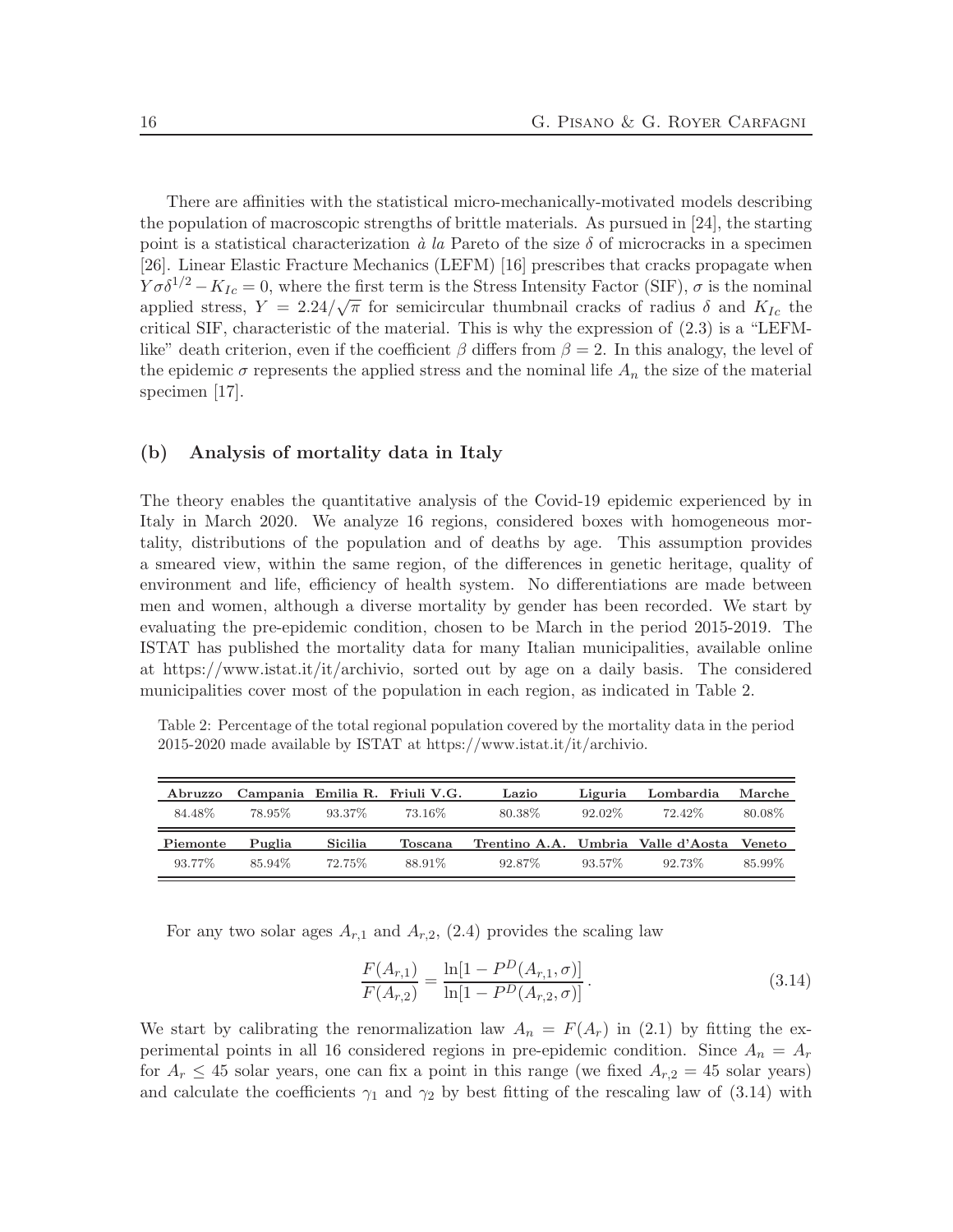experimental points. The results for the 16 regions are summarized in Table 3. Notice that, among the various regions, the difference between the values reached by the parameters  $\gamma_1$ and  $\gamma_2$  is small. The agreement is in general excellent, as demonstrated by the graphs for Lombardia reported in Figure 4. In general, the step changes at 45 and 70 solar years of age are confirmed in all the considered regions. We note that the probabilities of death associated with ages lower than 40 years are not optimally fitted by the theoretical curve, but this is due to the fact that they are strongly sensitive to small variations in the number of dead and that deaths at young ages often occur from non-epidemic causes (road accidents, drug, homicides). In general, the probability of death in the range 0-10 years is always higher than the theoretical prediction, but this is certainly influenced by the number of deaths at birth, which represents a special category. In general, our model does not account for deaths due to factors that are not associated with the natural degradation of the human body and the consequent potential ability to develop a pathology.



Figure 4: Region Lombardia in the pre-epidemic ( $\sigma = 1$ ) condition of March (average of the years 2015-2019). Points represent the observed probability of death  $P<sup>D</sup>(A<sub>r</sub>, \sigma)$  in the month, as a function of real age  $A_r$  measured in number of solar years, while the curve indicates the theoretical prediction. (a) Left-hand-side portion for  $0 \leq A_r \leq 65$  solar years; (b) right-hand-side portion for  $A_r \geq 65$  solar years. The same correlation has been constructed for all the other considered regions, provinces and for Milano city, by using the demographic statistics published by ISTAT (http://demo.istat.it/).

We here assume that the renormalization function (2.1) is not affected by the level of epidemic  $\sigma$ , i.e., the function  $\mathcal G$  in equation (3.9) is not dependent upon  $A_n$ , and hence the parameters  $\gamma_1$  and  $\gamma_2$  are the same in pre-epidemic and epidemic conditions. Observe that (2.5) represents a straight line  $y = x + c$  in the epidemic Weibull plane  $y = \ln \ln\{[1 - P^D(A_r, \sigma)]^{-1}\}$  vs.  $x = \ln[F(A_r)],$  with

$$
c = m \ln[\sigma] - m \ln[\eta_0]. \tag{3.15}
$$

Setting  $\sigma = 1$  in pre-epidemic condition, equation (3.15) provides  $c = -m \ln[\eta_0]$ . From the plot in the bi-logarithmic plane one finds the line  $y = x + c$  that best fits with the measured points, and graphically derive  $c = -m \ln[\eta_0]$  as the intercept on the y axis. The results for Lombardia, plotted in Figure 1(a), show a very good agreement with the experimental points and provide  $c_{|\sigma=1} = -m \ln[\eta_0] = -13.936$ . In epidemic conditions (March 2020), with the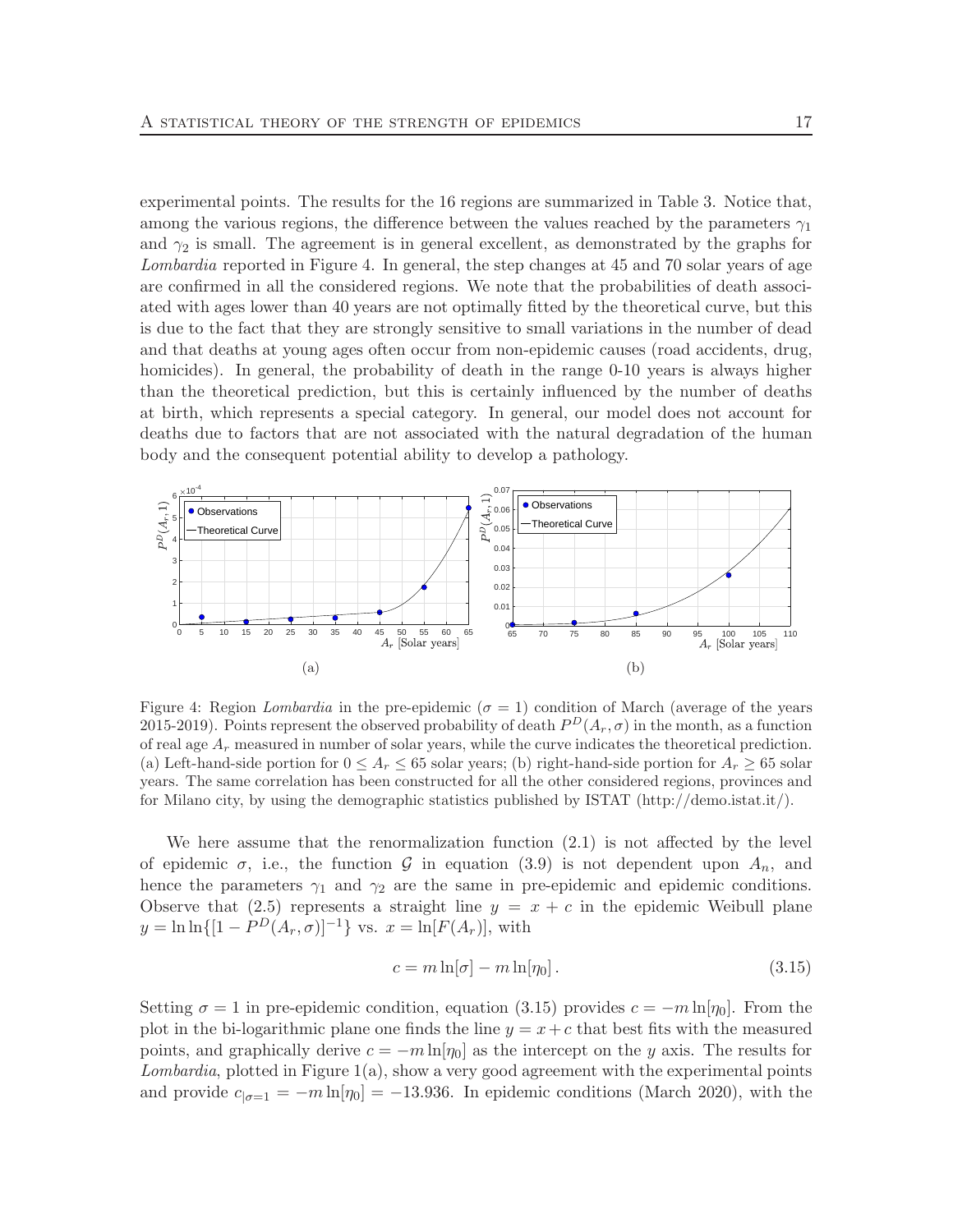aforementioned graphical construction one finds again  $c$  of  $(3.15)$ . The results for *Lombardia* are shown in Figure 1, from which one finds  $c = m \ln[\sigma] - m \ln[\eta_0] = -13.028$ . But recalling that m,  $\eta_0$  and consequently m ln[ $\eta_0$ ] do not depend upon  $\sigma$ , one can use the value calculated in pre-epidemic condition and hence determine  $m \ln[\sigma] = -13.028 + 13.936 = 0.908$ . The optimal fit of the model parameters to the experimental points shown in Figure 1(b) proves that the renormalization found for pre-epidemic condition, i.e., the parameters  $\gamma_1$  and  $\gamma_2$ , is still valid for epidemic condition. The parameters that outcome from the graphical procedure are summarized in Table 3.

Table 3: Pre-epidemic condition (average of March 2015-2019), with  $\sigma = 1$ , and epidemic condition (March 2020), found by elaborating raw mortality data released by ISTAT in 16 Italian regions. Measured probability of death  $P^{D}(A_{r,2}, \sigma)$  at  $A_{r,2} = 45$  solar years of age and  $\sigma = 1$ . Parameters  $\gamma_1$  and  $\gamma_2$  of the renormalization  $A_n = F(A_r)$ , as per equation (2.1). Values for  $m \ln[\eta_0]$  and  $m \ln[\sigma]$  derived from interpolation of the measured points with the linear trend in the epidemic Weibull plane predicted by the theory.

|                                                                                    | Abruzzo                                                       |                                                               |                                                                  | Campania Emilia R. Friuli V.G.                         | Lazio                                                     | Liguria                                                   | Lombardia                                              | Marche                                                 |
|------------------------------------------------------------------------------------|---------------------------------------------------------------|---------------------------------------------------------------|------------------------------------------------------------------|--------------------------------------------------------|-----------------------------------------------------------|-----------------------------------------------------------|--------------------------------------------------------|--------------------------------------------------------|
| $P^{D}(45,1)$<br>$\frac{\gamma_1}{m \ln[\eta_0]}$<br>$m \ln  \sigma $              | $6.1 \cdot 10^{-5}$<br>1.89<br>2.95<br>13.525<br>0.067        | $7.0 \cdot 10^{-5}$<br>1.95<br>3.00<br>13.397<br>$-0.073$     | $5.2 \cdot 10^{-5}$<br>1.92<br>3.00<br>13.675<br>0.472           | $5.9 \cdot 10^{-5}$<br>1.87<br>2.95<br>13.525<br>0.051 | $5.4 \cdot 10^{-5}$<br>1.95<br>3.02<br>13.631<br>$-0.149$ | $5.1 \cdot 10^{-5}$<br>1.98<br>3.02<br>13.725<br>0.250    | $4.0 \cdot 10^{-5}$<br>2.02<br>3.10<br>13.936<br>0.908 | $5.4 \cdot 10^{-5}$<br>1.90<br>3.00<br>13.673<br>0.364 |
|                                                                                    | Piemonte                                                      | Puglia                                                        | Sicilia                                                          | Toscana                                                | Trentino A.A.                                             | Umbria                                                    | Valle d'Aosta                                          | Veneto                                                 |
| $P^{D}(45,1)$<br>$\gamma_1 \over \gamma_2 \over m \ln[\eta_0]$<br>$m \ln  \sigma $ | $4.5 \cdot 10^{-5}$<br>$\frac{2.03}{3.07}$<br>13.829<br>0.301 | $6.4 \cdot 10^{-5}$<br>$\frac{1.85}{2.98}$<br>13.457<br>0.038 | $7.0 \cdot 10^{-5}$<br>$\frac{1.90}{3.01}$<br>13.373<br>$-0.087$ | $4.6 \cdot 10^{-5}$<br>1.95<br>3.05<br>13.788<br>0.096 | $4.7 \cdot 10^{-5}$<br>1.94<br>3.03<br>13.783<br>0.392    | $5.3 \cdot 10^{-5}$<br>1.90<br>3.00<br>13.661<br>$-0.005$ | $4.1 \cdot 10^{-5}$<br>2.16<br>3.10<br>13.995<br>0.261 | $5.1 \cdot 10^{-5}$<br>1.94<br>3.02<br>13.705<br>0.130 |

The "index of epidemic", defined in (2.6), reads  $I_e = 100 \cdot \ln[\sigma] / \ln[\eta_0]$  and it is therefore a measurable quantity. For the case of Lombardia, one obtains  $I_e = 100 \cdot 0.908/13.936 = 6.515$ . The procedure to determine this index is summarized in the flowchart of Figure 5. The values of the index for the regions under investigation are shown in Figure 2(b) and recorded in Table 1.

The values reached by  $I_e$  on basis of the raw number of dead are then compared with the ones that can be calculated by assuming the number of dead in the epidemic period as the sum of the number of dead in pre-epidemic conditions and the one officially attributed to Covid-19 by Italian institutions. In this case the total population for each region must be considered, since such data are associated with the whole region and not with the single municipalities. However, the data about mortality made available by IS-TAT at https://www.istat.it/it/archivio do not cover all the municipalities in the region, as indicated in Table 2. Hence, in order to define the pre-epidemic conditions, the number of deaths for each i−th age set is obtained by multiplying the percentage given by the mortality tables referring to the whole solar year by the total number of dead in March, both available at http://demo.istat.it. Here, pre-epidemic conditions refer to the average in the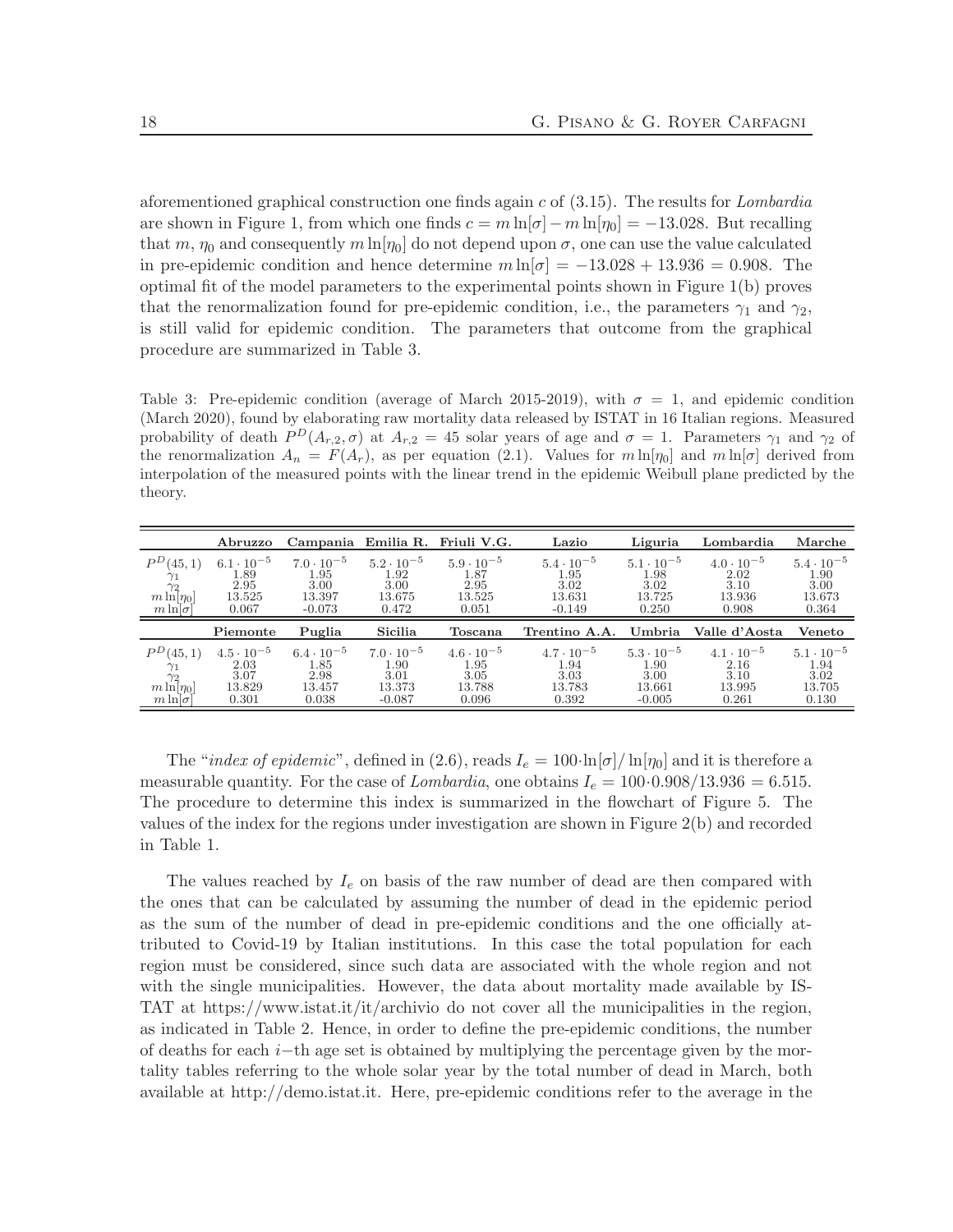

Figure 5: Schematic flowchart of the procedure used to calculate the index of epidemic. Mortality data in epidemic (period in 2020) and pre-epidemic (comparable period in previous years) conditions, sorted by age, are first elaborated to determine the renormalization  $A_n = F(A_r)$ , where  $A_n$  and  $A_r$  are the nominal and real ages, respectively. The best-fit interpolation in the plane ln ln{[1 –  $P^{D}(A_r, \sigma)^{-1}$  vs. ln[ $F(A_r)$ ] of the measured points with the line predicted by the theory provides the values  $m \ln[\sigma]$  and  $m \ln[\eta_0]$  (pre-epidemic with  $\sigma = 1$ ), whose ratio, multiplied by 100, represents the index of epidemic  $I_e$ .

years 2015-2018 because the mortality tables for the year 2019 are not yet available. An example of data of demographic structure and mortality furnished by ISTAT, with reference to Lombardia in 2018, is shown in Figure 6. Notice from Figure  $6(b)$  that the datum for the age  $0 - 9$  is higher than for  $10 - 19$  and  $20 - 29$ , presumably due to the deaths in the first year of life.

For epidemic conditions, what is needed is the deaths from Covid-19 sorted out by age for each region, but deaths attributed to Covid-19 furnished by the Italian National Institute of Health (ISS) are sorted by age only at the national scale. Hence, we are forced to assume that the total number of deaths is the sum of the mean value of the dead in March 2015-2018 and those attributed to Covid-19, sorted out by age using the percentages published for the whole nation, available online on https://www.epicentro.iss.it/ and shown in Figure 7(a). The total number of dead in March and April 2020, sorted out by region, are shown in Figure 7(b).

The resulting  $I_e$  in the 16 regions are represented in Figure 2(b) and compared with those obtained by analyzing the raw mortality data, when available. The parameters obtained in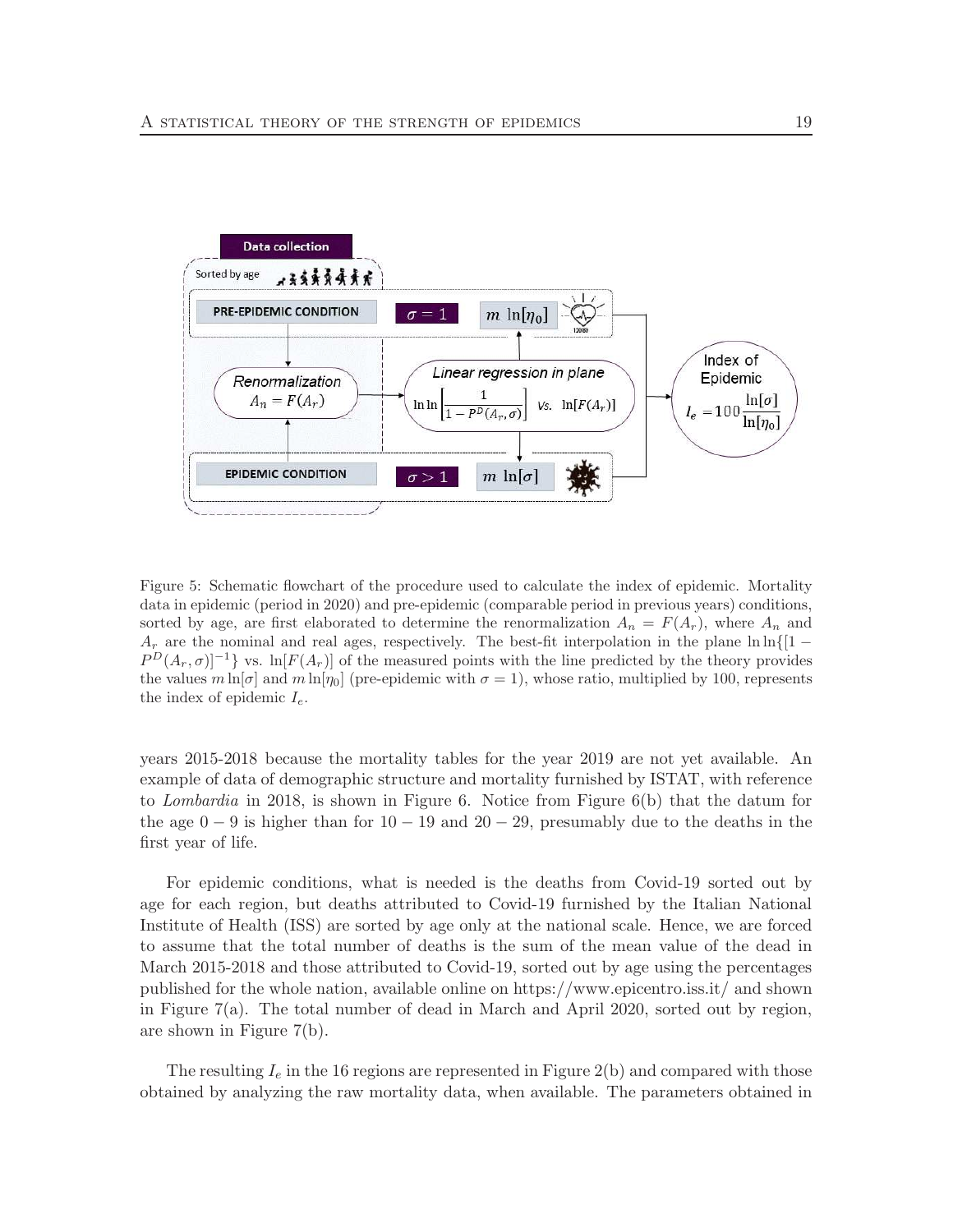

Figure 6: Lombardia, solar year 2018. Percentages according to age of (a) the living population and (b) the deceased people.

the calibration process are summarized in Table 4. Observe that the parameters  $\gamma_1$  and  $\gamma_2$ and the product  $m \ln[\eta_0]$  only slightly vary region by region. A moderate variation of such parameters is observed for each region by passing from March to April since mortality is not uniform during the solar year. The values of the index  $I_e$  for March 2020 obtained from raw mortality data are much higher than those resulting from the analysis of the deaths officially attributed to Covid-19 from national institutions, which are probably underestimated. By comparing Figures  $6(b)$  and  $7(a)$ , another inconsistency in the data published by ISS can be noticed in the very low percentage of deaths for people older than 90: probably their positivity to Covid-19 was not tested considering their age.

Passing to analyze the provinces indicated in Figure  $3(a)$ , their population has been obtained by grouping the municipalities according to their location, considering the mortality data week by week. The samples cover more than 70% of the provincial population, as indicated in Table 5. The city of *Milano*, densely populated, has been considered independently from the other municipalities in its province. For each considered week, the probability of death sorted by age in pre-epidemic condition has been calculated with reference to the average of the deaths occurred in the corresponding weeks in previous years. The number of deaths per day, sorted out by age, are available at www.istat.it/it/archivio, while the total population at the beginning of each month at www.demo.istat.it, together with its categorization by age on a yearly basis. Since ISTAT provides the demographic structures of the provinces only until the year 2019, we have assumed that, in the epidemic period, population by age is the same as in the 2019, and the total population has been estimated according to the demographic trend.

Following the same procedure used for the regions, one finds the results summarized in Table 6 in pre-epidemic and epidemic conditions, respectively. Consistently with the results of the regions, the coefficients  $\gamma_1$ ,  $\gamma_2$ , and  $m \ln[\eta_0]$  only slightly varies during the weeks and among the provinces. With respect to the region, there is a difference in the data analysis in the fact that, in pre-epidemic condition, we have assumed that the probability of death  $P^{D}(A_{r,2}, \sigma=1)$  at  $A_{r,2}=45$  solar years of age is the same for all the provinces and equal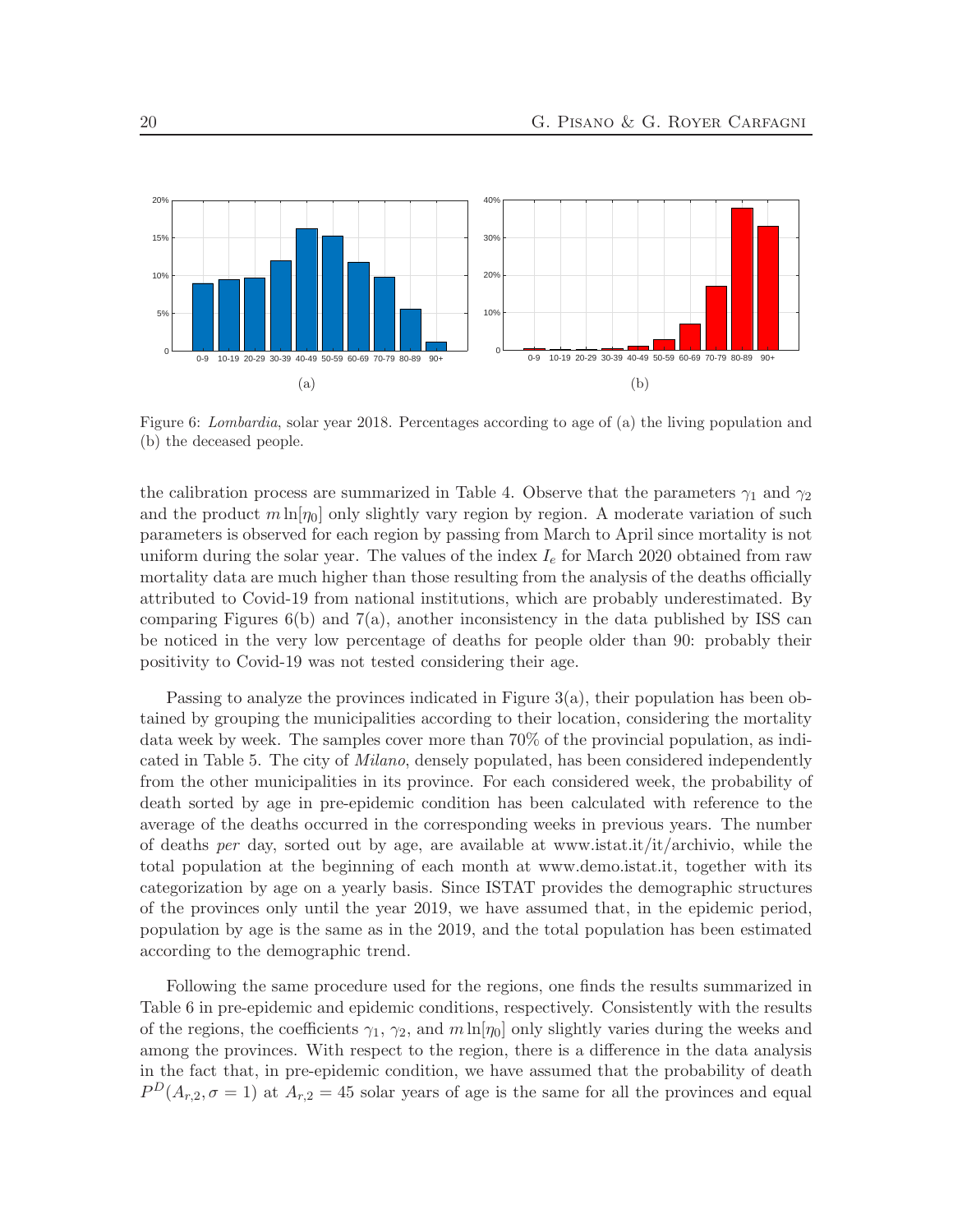

Figure 7: (a) Distribution by age of deaths attributed to Covid-19 in Italy, as published by the Italian National Institute of Health (ISS) on May 4th 2020 (https://www.epicentro.iss.it/coronavirus). (b) Number of deaths attributed to Covid-19 in March and April 2020, sorted per region, as provided by the Civil Protection Department of Italy on April  $30^{th}$  2020, available online at http://www.protezionecivile.gov.it/home.

to probability of death in the whole national territory corresponding to the age range 40-50 years in the third week of March in the period 2015-2019. The reason for this is that the probabilities of death in the classes corresponding to the younger ages are strongly affected by small deviations in mortality, especially if the number of inhabitants is small, as in a province with respect to the regions. If we had considered as  $P<sup>D</sup>(A<sub>r,2</sub>, \sigma = 1)$  the observed value in the province, there would have been a significant uncertainty in the evaluations of the index, especially for the less populated territories. The national datum appears more reliable for what concerns the deaths for natural diseases, since it is less affected by accidental deaths which, on the other hand, may determine a great variation in a small territory.

The values of  $m \ln[\eta_0]$  and  $m \ln[\sigma]$ , reported in the same tables, have been graphically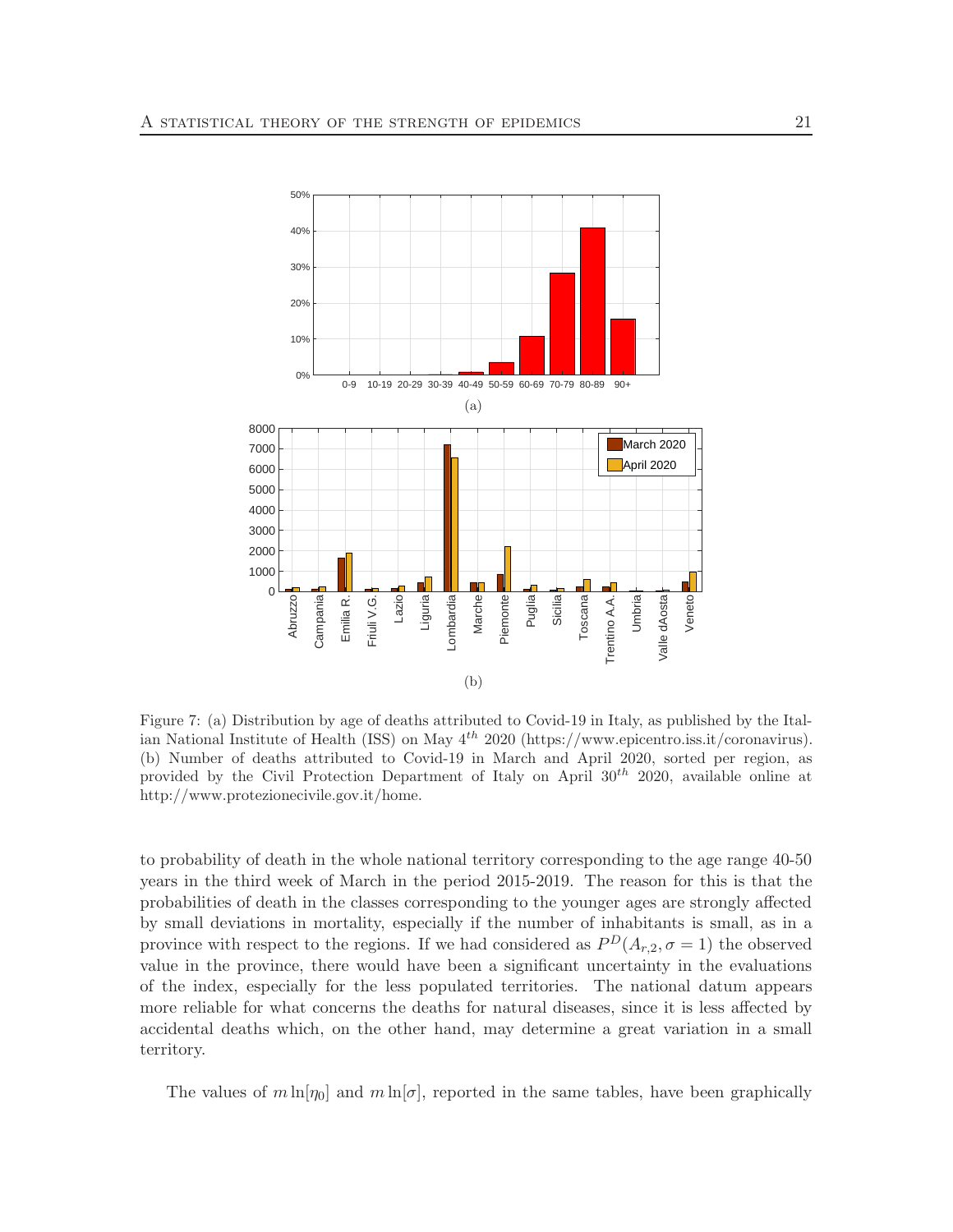Table 4: Pre-epidemic condition (March and April average in 2015-2018 and  $\sigma = 1$ ) and epidemic condition (March and April 2020) found by summing up the average number of deaths in 2015-2018 with the number attributed to Covid-19 by the Italian institutions in the considered regions. Measured probability of death  $P^{D}(A_{r,2}, \sigma)$  at  $A_{r,2} = 45$  solar years of age and  $\sigma = 1$ . Parameters  $\gamma_1$  and  $\gamma_2$  of the renormalization  $A_n = F(A_r)$ as per equation (2.1). Values for  $m \ln[\eta_0]$  and  $m \ln[\sigma]$  derived from interpolation of the measured points with the linear trend predicted by the theory in the epidemic Weibull plane. Resulting index of epidemic  $I_e$ .

|                                                                                           | Abruzzo                                                                |                                                                             |                                                                       | Campania Emilia R. Friuli V.G.                                  | Lazio                                                           | Liguria                                                                 | Lombardia                                                                   | Marche                                                          |
|-------------------------------------------------------------------------------------------|------------------------------------------------------------------------|-----------------------------------------------------------------------------|-----------------------------------------------------------------------|-----------------------------------------------------------------|-----------------------------------------------------------------|-------------------------------------------------------------------------|-----------------------------------------------------------------------------|-----------------------------------------------------------------|
| March 2020                                                                                |                                                                        |                                                                             |                                                                       |                                                                 |                                                                 |                                                                         |                                                                             |                                                                 |
| $P^D(45,1)$<br>$\frac{\gamma_1}{\gamma_2}$<br>$m \ln[\eta_0]$<br>$m \ln[\sigma]$<br>$I_e$ | $5.3 \cdot 10^{-5}$<br>$\frac{1.81}{2.73}$<br>13.047<br>0.057<br>0.437 | $8.8 \cdot 10^{-5}$<br>1.90<br>2.82<br>13.069<br>0.000<br>0.000             | $6.9 \cdot 10^{-5}$<br>1.95<br>2.80<br>13.343<br>0.300<br>2.248       | $8.2 \cdot 10^{-5}$<br>1.91<br>2.78<br>13.187<br>0.067<br>0.508 | $6.7 \cdot 10^{-5}$<br>1.95<br>2.87<br>13.376<br>0.000<br>0.000 | $1.02 \cdot 10^{-4}$<br>$\frac{1.86}{2.67}$<br>12.972<br>0.195<br>1.503 | $5.7 \cdot 10^{-5}$<br>1.96<br>2.91<br>13.514<br>0.573<br>4.240             | $7.4 \cdot 10^{-5}$<br>1.88<br>2.80<br>13.266<br>0.254<br>1.915 |
| April 2020                                                                                |                                                                        |                                                                             |                                                                       |                                                                 |                                                                 |                                                                         |                                                                             |                                                                 |
| $P^{D}(45,1)$<br>$\gamma_1$<br>$\lim_{m \ln[\eta_0]}$<br>$\frac{m \ln[\sigma]}{I_e}$      | $8.9 \cdot 10^{-5}$<br>$\frac{1.87}{2.78}$<br>13.100<br>0.148<br>1.130 | $7.1 \cdot 10^{-5}$<br>$\substack{1.87\\ 2.87}$<br>13.306<br>0.005<br>0.038 | $9.2 \cdot 10^{-5}$<br>1.87<br>2.80<br>13.017<br>$-0.003$<br>$-0.023$ | $7.4 \cdot 10^{-5}$<br>1.89<br>2.80<br>13.259<br>0.046<br>0.347 | $5.3 \cdot 10^{-5}$<br>1.96<br>2.91<br>13.597<br>0.232<br>1.706 | $7.8 \cdot 10^{-5}$<br>$\frac{1.88}{2.75}$<br>13.209<br>0.024<br>0.182  | $7.4 \cdot 10^{-5}$<br>$\substack{1.93\\ 2.82}$<br>13.276<br>0.345<br>2.599 | $5.9 \cdot 10^{-5}$<br>1.93<br>2.90<br>13.473<br>0.081<br>0.601 |
|                                                                                           |                                                                        |                                                                             |                                                                       |                                                                 |                                                                 |                                                                         |                                                                             |                                                                 |
|                                                                                           | Piemonte                                                               | Puglia                                                                      | Sicilia                                                               | Toscana                                                         | Trentino A.A.                                                   | Umbria                                                                  | Valle d'Aosta                                                               | Veneto                                                          |
| March 2020                                                                                |                                                                        |                                                                             |                                                                       |                                                                 |                                                                 |                                                                         |                                                                             |                                                                 |
| $P^{D}(45,1)$<br>$\gamma_1$<br>$\gamma_2$<br>$m \ln[\eta_0]$<br>$m \ln[\sigma]$<br>$I_e$  | $7.4 \cdot 10^{-5}$<br>$\frac{1.81}{2.73}$<br>13.233<br>0.150<br>1.134 | $7.6 \cdot 10^{-5}$<br>$\frac{1.90}{2.82}$<br>13.214<br>0.023<br>0.174      | $5.8 \cdot 10^{-5}$<br>1.95<br>2.80<br>13.511<br>0.395<br>2.924       | $6.7 \cdot 10^{-5}$<br>1.91<br>2.78<br>13.389<br>0.134<br>1.001 | $5.9 \cdot 10^{-5}$<br>1.95<br>2.87<br>13.499<br>0.034<br>0.252 | $8.9 \cdot 10^{-5}$<br>1.86<br>2.67<br>13.116<br>0.359<br>2.737         | $4.9 \cdot 10^{-5}$<br>1.96<br>2.91<br>13.665<br>0.600<br>4.391             | $6.4 \cdot 10^{-5}$<br>1.88<br>2.80<br>13.404<br>0.289<br>2.156 |
| April 2020                                                                                |                                                                        |                                                                             |                                                                       |                                                                 |                                                                 |                                                                         |                                                                             |                                                                 |

Table 5: Percentage of the total population of the provinces covered by the mortality data in the period 2015-2020 published by ISTAT.

|  |  |  | Bergamo Brescia Cremona Lodi Padova Parma Pesaro U. Piacenza |  |
|--|--|--|--------------------------------------------------------------|--|
|  |  |  | 75.95% 76.46% 73.54% 89.44% 74.43% 95.80% 79.56% 81.55%      |  |

estimated and the resulting  $I_e$  is plotted against the time in Figure 3(b).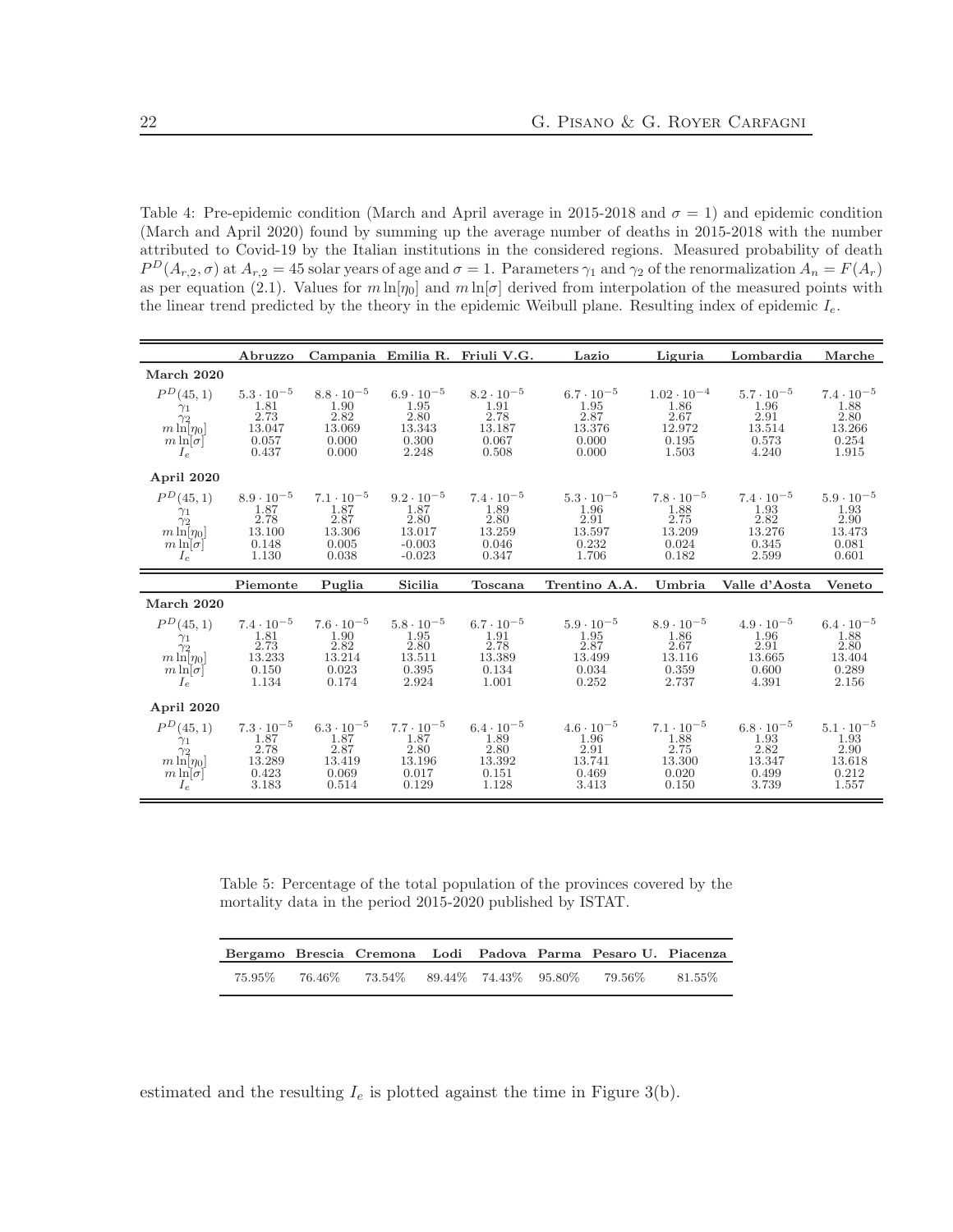Table 6: Pre-epidemic (average in March 2015-2019 and  $\sigma = 1$ ) and epidemic condition (March 2020) in the Italian provinces under analysis and Milano city. Weekly variation from February  $23^{rd}$  to April 11<sup>st</sup> 2020, derived by elaborating data released by ISTAT. Assumed probability of death  $P^D(A_{r,2}, \sigma) = 6.67 \cdot 10^{-6}$  at  $A_{r,2} = 45$  solar years. Renormalization parameters  $\gamma_1$  and  $\gamma_2$ as per equation (2.1). Graphically-estimated values of  $m \ln[\eta_0]$  and  $m \ln[\sigma]$  as per equation (2.2). Index of epidemic  $I_e$ .

|                               |                                             |                  | Bergamo Brescia Cremona                     |                |                      |                      |                 | Lodi Milano Padova Parma Pesaro U. Piacenza |                |
|-------------------------------|---------------------------------------------|------------------|---------------------------------------------|----------------|----------------------|----------------------|-----------------|---------------------------------------------|----------------|
| $23 - 29/02$                  |                                             |                  |                                             |                |                      |                      |                 |                                             |                |
| $\gamma_1$                    | 2.18<br>3.22                                | 2.10<br>$3.20\,$ | 2.18<br>3.18                                | 2.14<br>3.19   | 2.17<br>3.13         | 2.08<br>3.19         | 2.15<br>3.15    | 2.01<br>3.16                                | 2.01<br>3.21   |
| $\gamma_2$<br>$m \ln[\eta_0]$ | 15.717                                      | 15.674           | 15.643                                      | 15.760         | 15.780               | 15.771               | 15.714          | 15.672                                      | 15.725         |
| $m \ln[\sigma]$               | 0.068                                       | 0.025            | 0.143                                       | 0.597          | $-0.241$             | 0.007                | $-0.202$        | 0.244                                       | 0.379          |
| $I_e$                         | 0.436                                       | 0.159            | 0.914                                       | 3.788          | $-1.527$             | 0.044                | $-1.285$        | 1.557                                       | 2.411          |
| $1 - 7/03$                    |                                             |                  |                                             |                |                      |                      |                 |                                             |                |
| $\gamma_1$                    | $\begin{array}{c} 2.22 \\ 3.25 \end{array}$ | 2.15             | 2.25                                        | 2.15           | 2.18                 | 2.18                 | 2.15            | 2.15                                        | 2.29           |
| $\gamma_2$                    |                                             | 3.23             | 3.20                                        | 3.21           | $3.10\,$             | 3.23                 | 3.17            | $3.12\,$                                    | 3.12           |
| $m \ln[\eta_0]$               | 15.692                                      | 15.732           | 15.710                                      | 15.745         | 15.681               | 15.791               | 15.583          | 15.538                                      | 15.787         |
| $m \ln[\sigma]$               | 0.725<br>4.620                              | 0.207<br>1.316   | 0.672<br>4.277                              | 1.069<br>6.789 | $-0.145$<br>$-0.925$ | $-0.200$<br>$-1.267$ | 0.227           | 0.010<br>0.0644                             | 0.418<br>2.648 |
| $I_e$<br>$8-14/03$            |                                             |                  |                                             |                |                      |                      | 1.458           |                                             |                |
| $\gamma_1$                    |                                             | 2.15             |                                             | 2.25           | 2.13                 | 2.17                 | 2.19            | 2.11                                        | 2.18           |
| $\gamma_2$                    | $\overset{2.18}{_{3.24}}$                   | $3.20\,$         | $\begin{array}{c} 2.15 \\ 3.27 \end{array}$ | 3.24           | 3.12                 | $3.21\,$             | 3.15            | 3.20                                        | 3.17           |
| $m \ln[\eta_0]$               | 15.67                                       | 15.684           | 15.814                                      | 15.696         | 15.684               | 15.761               | 15.735          | 15.644                                      | 15.721         |
| $m \ln[\sigma]$               | 1.695                                       | 0.987            | 1.414                                       | 1.497          | 0.285                | $-0.130$             | 1.034           | 0.406                                       | 1.321          |
| $I_e$                         | 10.817                                      | 6.290            | 8.941                                       | 9.537          | 1.817                | $-0.825$             | 6.571           | 2.595                                       | 8.403          |
| $15 - 21/03$                  |                                             |                  |                                             |                |                      |                      |                 |                                             |                |
| $\gamma_1$<br>$\gamma_2$      | 2.18<br>3.23                                | 2.12<br>3.22     | 2.18<br>3.23                                | 2.30<br>3.20   | 2.16<br>$3.10\,$     | 2.22<br>3.18         | 2.18<br>3.17    | 2.04<br>3.16                                | 1.99<br>3.20   |
| $m \ln[\eta_0]$               | 15.694                                      | 15.660           | 15.673                                      | 15.787         | 15.733               | 15.710               | 15.741          | 15.649                                      | 15.579         |
| $m \ln[\sigma]$               | 2.022                                       | 1.396            | 1.581                                       | 1.806          | 0.473                | 0.150                | 1.431           | 0.912                                       | 1.248          |
| $I_e$                         | 12.884                                      | 8.914            | 10.087                                      | 11.440         | 3.064                | 0.955                | 9.091           | 5.828                                       | 8.011          |
| $22 - 28/03$                  |                                             |                  |                                             |                |                      |                      |                 |                                             |                |
| $\gamma_1$                    | 2.18                                        | 2.20             | 2.30                                        | 2.17           | 2.25                 | 2.20                 | 2.27            | 2.00                                        | 2.27           |
| $\gamma_2$                    | 3.22                                        | 3.18             | 3.18                                        | 3.18           | 3.10                 | 3.17                 | 3.12            | $3.20\,$                                    | 3.10           |
| $m \ln[\eta_0]$               | 15.730                                      | 15.810           | 15.830                                      | 15.799         | 15.879               | 15.698               | 15.734          | 15.771                                      | 15.730         |
| $m \ln[\sigma]$               | 2.139                                       | 1.549            | 1.767                                       | 1.619          | 0.719                | $-0.027$             | 1.203           | 1.134                                       | 1.284          |
| $I_e$                         | 13.598                                      | 9.798            | 11.162                                      | 10.247         | 4.523                | $-0.172$             | 7.646           | 7.190                                       | 8.163          |
| $29/03 - 4/04$                | 2.12                                        | 2.20             | 2.18                                        | 2.35           | 2.22                 | 2.12                 | 2.15            | 2.10                                        | 2.10           |
| $\gamma_1$<br>$\gamma_2$      | 3.20                                        | 3.15             | 3.18                                        | 3.12           | 3.12                 | 3.12                 | 3.14            | 3.18                                        | 3.14           |
| $m \ln[\eta_0]$               | 15.731                                      | 15.816           | 15.720                                      | 15.993         | 15.831               | 15.662               | 15.733          | 15.666                                      | 15.759         |
| $m \ln[\sigma]$               | 1.648                                       | 1.356            | 1.578                                       | 1.143          | 0.615                | 0.169                | 1.005           | 0.927                                       | 1.095          |
| $I_e$                         | 10.476                                      | 8.574            | 10.038                                      | 7.147          | 3.885                | 1.079                | 6.388           | 5.917                                       | 6.948          |
| $4 - 11/04$                   |                                             |                  |                                             |                |                      |                      |                 |                                             |                |
| $\gamma_1$                    | 2.22                                        | 2.25             | 2.28                                        | 2.25           | 2.14                 | 2.17                 | 2.10            | 2.00                                        | 2.25           |
| $\gamma_2$                    | $3.15\,$                                    | 3.19             | 3.20                                        | 3.22           | 3.12                 | $3.18\,$             | 3.13            | 3.15                                        | 3.16           |
| $m \ln[\eta_0]$               | 15.763                                      | 15.794           | 15.881                                      | 15.818         | 15.700               | 15.716               | 15.671<br>0.611 | 15.773                                      | 15.758         |
| $m \ln  \sigma $              | $1.11\,$                                    | 0.818            | 1.072                                       | 0.503          | 0.219                | 0.014                |                 | 0.685                                       | 0.620          |

# 4 Conclusions

We have proposed a multi-scale statistical theory addressed towards the definition of an index of epidemic to quantify its strength with respect to potential lethality. Basic assumptions of the theory are the renormalization of human age to determine the attitutude of individuals to develop severe pathology and the introduction of variables representative of the levels of pathology and of epidemic, which are correlated through a death criterion that takes into account also our capacity to treat the desease. The model is calibrated with reference to the Covid-19 epidemic in Italy, through the processing and the consequent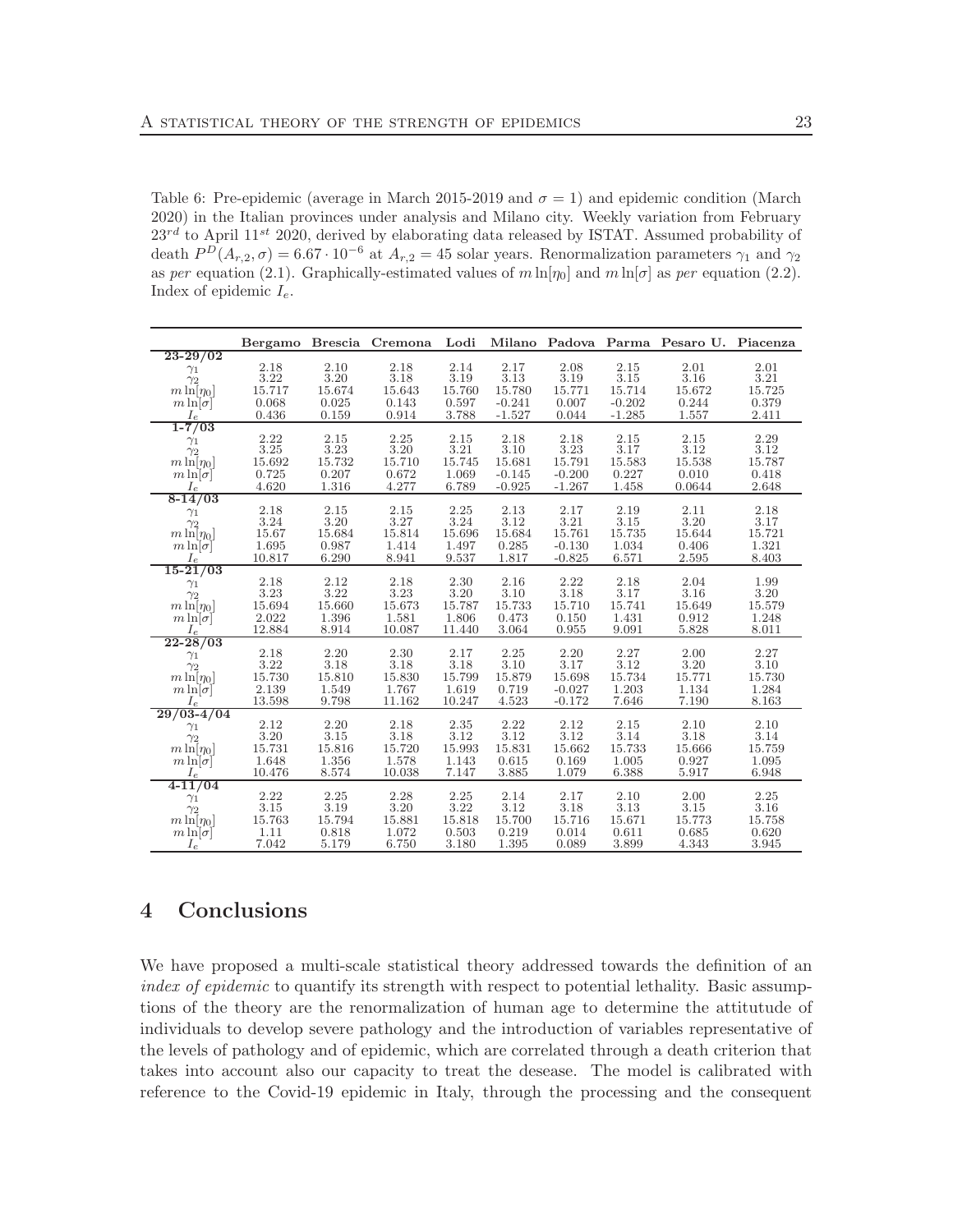comparison of raw mortality data, irrespective of the cause of death, sorted by age in epidemic and pre-epidemic conditions. The theory is inspired by principles that are proper of the probabilistic mechanics of materials. It can well interpret the Italian statistical data of mortality, for various periods of observation and extension of the territory under analysis, thus allowing to follow the diffusion of the infection. The proposed index of epidemic, taking into account the demographic structure of the population, weights the number of deaths according to an age-based risk; therefore, it seems more reliable than other commonly used indicators which, considering only the excess mortality rates, are unable to make any kind of distinction in the deaths from accidental causes.

In order to evaluate more in detail the capacity of the health system, the proposed theory could also be extended and calibrated according to the number of people needing Intensive Care Units, instead of the number of dead. Moreover, the variables used in the theory could also be considered continuous functions of time and location, to model the kinetics of the epidemic and predict the number of dead and sick, as well as the expected effect of adopted, or adoptable, remedies, such as quarantine, lockdown, medical treatments and vaccines. To this respect our theory, through the definition of a reliable index of epidemic, may complement well-established mathematical models in epidemiology, among which the SIR model and its derivations are certainly the most used. A comprehensive multidisciplinary approach will be of paramount importance for the management of the epidemic, in particular to make decisions about when, where and to what extent to loosen restrictive countermeasures, especially the lockdown which, if prolonged beyond necessity, may cause irreparable damage to the economy of a country.

- Data accessibility. Data used in this article are available on line at the following official websites of Italian national institutions: https://www.istat.it/it/archivio, http://demo.istat.it/, https://www.epicentro.iss.it/, http://www.protezionecivile.gov.it/home.
- Authors' contribution. GP and GRC contributed equally to the development of this work.
- Competing interests. There are no competing interests to declare.
- Funding. This research received no funding.
- Acknowledgements. We would like to express our most grateful appreciation to Prof. Roberto Ballarini (University of Houston, Texas, USA), who kindly reviewed a preliminary draft of this article, suggesting significant changes to the original text. Prof. Ivo Iori (University of Parma, Italy) is gratefully acknowledged for helpful discussion.

# References

[1] Kermack WO, McKendrick AG. A contribution to the mathematical theory of epidemics. Proceedings of the Royal Society of London Series A, Containing Papers of a Mathematical and Physical Character. 1927;115:700 – 721.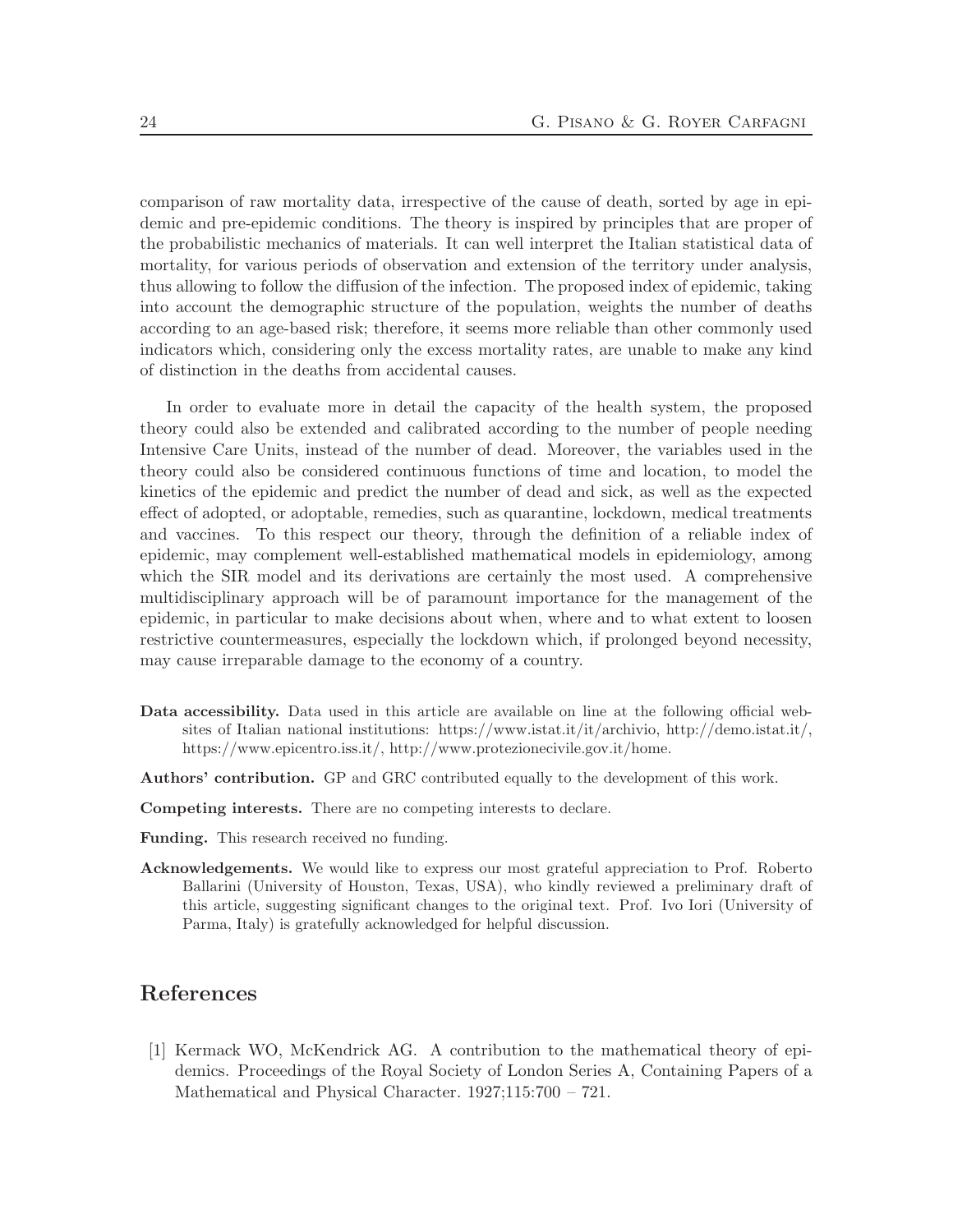- [2] Grassly NC, Fraser C. Seasonal infectious disease epidemiology. Proceedings of the Royal Society B: Biological Sciences. 2006;273(1600):2541–2550.
- [3] Grassly NC, Fraser C. Mathematical models of infectious disease transmission. Nature Reviews Microbiology. 2008;6(6):477–487.
- [4] Kermack WO, McKendrick AG. Contribution to the mathematical theory of epidemics. II - The problem of endemicity. Proceedings of the Royal Society of London Series A, Containing Papers of a Mathematical and Physical Character. 1932;138:55 – 83.
- [5] Grenfell BT, Bjørnstad ON, Kappey J. Travelling waves and spatial hierarchies in measles epidemics. Nature. 2001;414(6865):716–723.
- [6] Beretta E, Takeuchi Y. Global stability of a SIR epidemic model with time delays. Journal of Mathematical Biology. 1995;30:250 – 260.
- [7] Shulgin B, Stone L, Agur Z. Pulse vaccination strategy in the SIR epidemic model. Bulletin of Mathematical Biology. 1998;60:1123 – 1148.
- [8] Bjørnstad ON, Finkenstädt BF, Grenfell BT. Dynamics of measles epidemics: estimating scaling of transmission rates using a time series sir model. Ecological monographs.  $2002;72:169-184.$
- [9] McCluskey CC. Complete global stability for an SIR epidemic model with delay distributed or discrete. Nonlinear analysis: real world applications. 2010;11:55 – 59.
- [10] Bauch CT, Earn DJD. Vaccination and the theory of games. Proceedings of the National Academy of Sciences. 2004;101(36):13391–13394.
- [11] Hufnagel L, Brockmann D, Gelsel T. Forecast and control of epidemics in a globalized world. Proceedings of the National Academy of Sciences. 2004;101(36):13391–13394.
- [12] Dowd JB, Andriano L, Brazel DM, Rotondi V, Block P, Ding X, et al. Demographic science aids in understanding the spread and fatality rates of COVID-19. Proceedings of the National Academy of Sciences. 2020;.
- [13] Pellis L, Cauchemez S, Ferguson NM, Fraser C. Systematic selection between age and household structure for models aimed at emerging epidemic predictions. Nature Communications. 2020;11(1).
- [14] Keeling MJ, Eames KTD. Networks and epidemic models. Journal of The Royal Society Interface. 2005;2(4):295–307.
- [15] Weibull W. A Statistical Theory of the Strength of Materials. Ingeniörsvetenskapsakademiens Handlingar. 1939;151:1–45.
- [16] Irwin GR. Fracture I. (ed) SF, editor. Handbuch der Physik VI, Springer Verlag, New York; 1958.